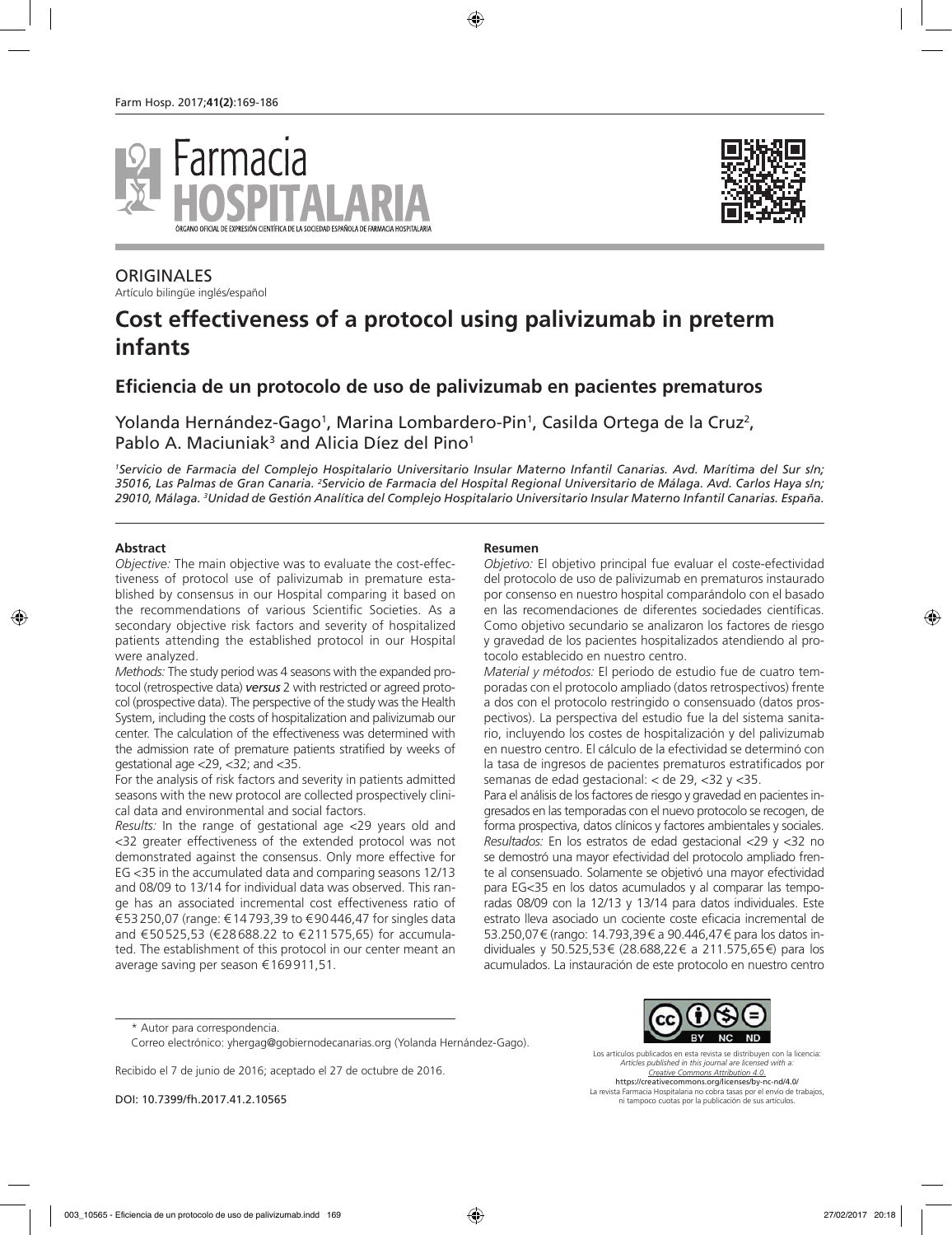A cost-effectiveness of the extended protocol appropriate relationship is found if the cost of palivizumab per patient was less than €1206,67 (calculated for maximum use of the vial) and a higher rate of hospitalization of 9.21%.

Children entering the season with the new protocol (season 12/13 and 13/14) are 63.4% in children under 3 months and 90% are term infants who do not belong to any population at risk, while many of them have associated risk factors you vary as have school-age siblings, rural residence, parental smoking, poor educational background of parents, lack of artificial feeding and family history of allergy.

*Conclusions:* The consensus protocol has not been a significant increase in hospitalization rates in preterm infants <32 weeks gestational age patients. In those <35 has been observed a higher rate of hospitalization, with a very unfavorable cost-effectiveness for all clinical scenarios valued relationship.

#### **KEYWORDS**

Respiratory syncytial virus; Palivizumab; Premature; Neonate; Cost-effectiveness; Gestational age

Farm Hosp. 2017;**41(2)**:169-186

# **Contribution to scientific literature**

Currently there are various protocols for the use of palivizumab for the prevention of the Respiratory Syncytial Virus, either hospital guidelines or by the different Autonomous Communities. This article intends to show for which type of preterm patients it would be cost-effective to use palivizumab in our hospital setting. To this aim, a pharmacoeconomic study has been conducted, with our own effectiveness data, and costs extracted from the databases in our centre. Even though many articles of this type have been published, the majority are based on analytical models of decision making, where various assumptions are made about efficacy, and costs are significantly different from those in our setting. The innovation of this study is that it is based on data collected in our hospital, and therefore can be more easily applied to other healthcare centres in our setting.

The outcomes reached in our study, with the limitations stated, can be useful for other healthcare centres in our setting in order to make decisions regarding the use of palivizumab.

# **Introduction**

Bronchiolitis is the most frequent lower respiratory tract condition during the first two years of life. It appears as an epidemic during winter, and its etiology is predominantly viral, with the Respiratory Syncytial Virus (RSV) as the cause for over 50% of all cases.<sup>1</sup>

Treatment of acute bronchiolitis is symptomatic, because there is no effective etiological treatment. The prevention of bronchiolitis caused by RSV is currently based

supuso un ahorro medio por temporada de 169.911,51€. Se constata una relación coste-efectividad adecuada del protocolo ampliado si el coste del palivizumab por paciente fuese menor de 1.206,67€ (calculados para el máximo aprovechamiento del vial) y para una tasa de hospitalización mayor de 9,21%. Los niños que ingresan en las temporadas con el nuevo protocolo (temporada 12/13 y 13/14) son en un 63,4% niños menores de 3 meses y el 90% son neonatos a término que no pertenecen a ninguna población de riesgo, mientras que muchos de ellos tienen asociados varías factores de riesgo como tener hermanos en edad escolar, residencia rural, padres fumadores, escasa formación académica de los progenitores, ausencia de lactancia artificial e historia familiar de alergia.

*Conclusiones:* El protocolo consensuado no ha supuesto un aumento significativo en las tasas de hospitalización en los pacientes prematuros <32 semanas de EG. En aquellos <35 se ha observado una mayor tasa de hospitalización, con una relación coste-efectividad muy desfavorable para todos los escenarios clínicos valorados.

#### **PALABRAS CLAVE**

Virus sincitial respiratorio; Palivizumab; Prematuro; Neonato; Eficiencia; Edad gestacional

Farm Hosp. 2017;**41(2)**:169-186

on hygienic-sanitary measures and passive immunoprophylaxis, indicated for preterm patients, those with chronic pulmonary disease (CPD) and hemodynamically significant congenital heart disease<sup>1-4</sup>.

The efficacy of palivizumab in preterm infants was shown in the IMpact clinical trial, with a reduction in hospital admissions for RSV infection, with no reduction observed in days with oxygen, mechanical ventilation and mortality. The study demonstrated that palivizumab caused a reduction in hospitalizations from 10.6 to 4.8%, with a 5.8% absolute risk reduction (ARR), and the number of patients to treat (NTT) to reduce one admission was 17, with a 1.7 ARR and 59 NTT in the Intensive Care Units<sup>5</sup>.

Efficacy data have been confirmed by subsequent studies  $6.7$ ; however, there is no unanimity in the pharmacoeconomic studies conducted, because their conclusions are very dissimilar, and in many cases contradictory, from incremental cost to important savings per avoided admission; this is basically due to the different methodologies used and assumptions made <sup>8-14</sup>.

 Based on a comprehensive review of the scientific literature published at that time, it was decided by consensus to restrict the use of palivizumab in our hospital in the 2012-2013 season (12/13) to preterm patients <9-month-old at the start of the RSV virus season, with CPD and high oxygen requirements.

The primary objective of our study was to evaluate the efficiency (cost-effectiveness) of the new protocol for using palivizumab to prevent the RSV infection in preterm infants with a GA from 29 to 35 weeks; its secondary objective was to conduct an analysis of the risk factors and severity in patients admitted during the seasons with the new protocol.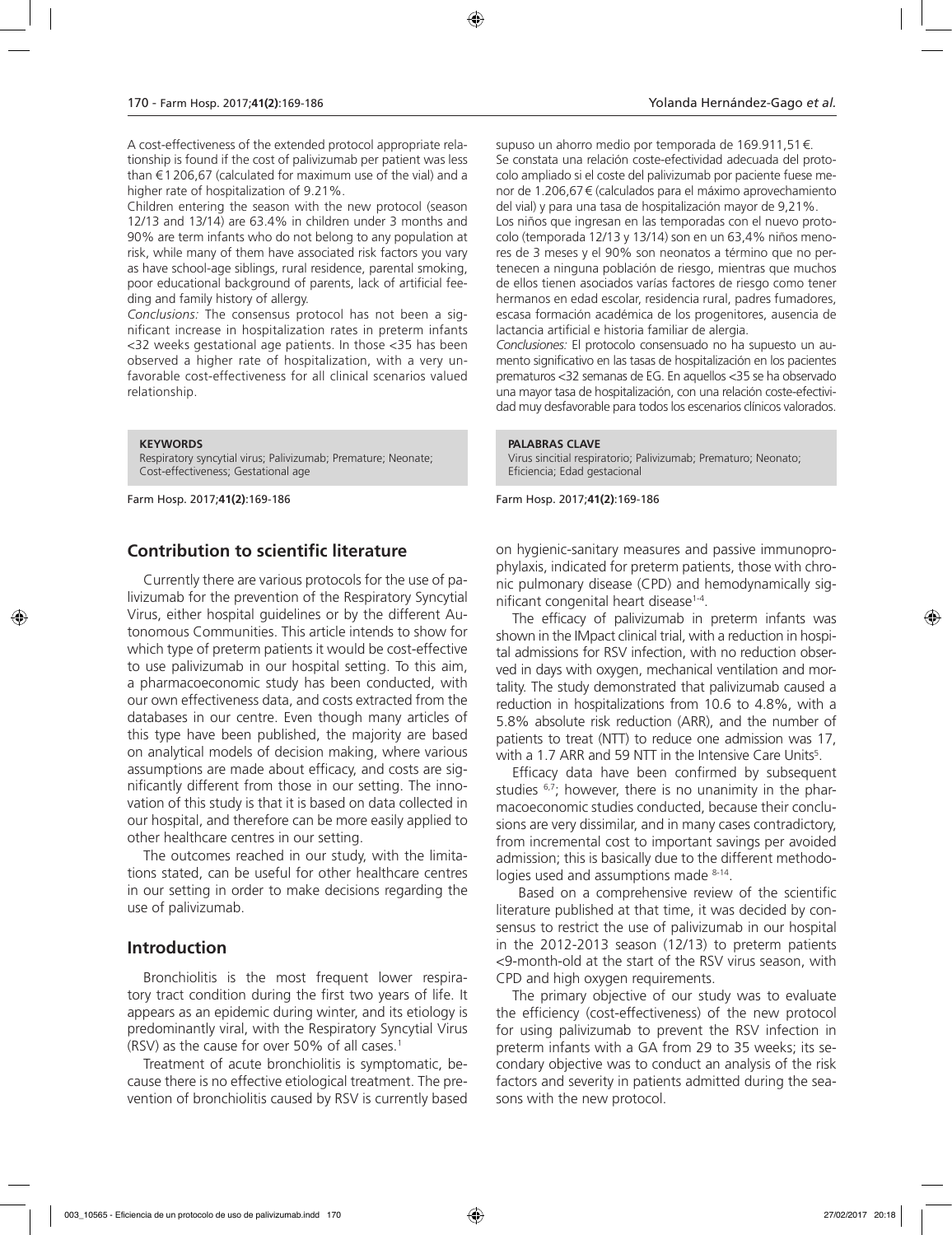# **Materials and methods**

The study was conducted in a third-level hospital covering the paediatric population of the Las Palmas province (*Complejo Hospitalario Universitario Insular Materno-Infantil*) located in Gran Canaria, with a population of 851,157 inhabitants.

#### **Period of study**

The period of study included from the bronchiolitis 08/09 season to the 13/14 season: 4 seasons with the extended protocol, and 2 seasons with the new protocol. Appendix 1 details the protocol for use of palivizumab from seasons 08/09 -11/12, from now on called the extended protocol; and Appendix 2 details the protocol for the 12/13 and 13/14 seasons, from now on the protocol by consensus.

# **Perspective of the study and costs analyzed**

The study was conducted from the perspective of the Health System, including hospitalization costs, which were provided by the Unit of Analytical Management in our hospital; the cost of palivizumab per patient, calculated for each season, was extracted from the Pharmacy Management Application Farmatools®. In our hospital, all doses are prepared individually for a better use of the vial.

#### **Effectiveness**

In order to calculate effectiveness, the admission rate of preterm patients for RSV was estimated, excluding patients with congenital heart conditions, and stratified by GA: <29; <32 and <35.

The admission rate for each season or cumulative was determined as the ratio between admissions for RSV (from October, <sup>1</sup>st to March, 3<sup>1</sup>st) and the total number of preterm infants born in that season (from April, <sup>1</sup>st to March, 3<sup>1</sup>st) for each of the ranges previously mentioned.

The hospital admissions by bronchiolitis due to RSV (ICD-9-CM 466.11) for the seasons from 08/09 to 11/12 were extracted from the Hospital Encoding Systems, and the births from the Obstetrics Unit application.

Patients hospitalized in the seasons with the protocol by consensus, 12/13 and 13/14, were obtained prospectively, through the electronic clinical record, Selene®; the following data were collected: admissions for bronchiolitis due to RSV from October to March, date of birth, admission and discharge, age at admission in months and days, GA in weeks, weight at birth in grams, gender, CPD involvement, indication for palivizumab and risk group according to the extended protocol, prophylaxis with palivizumab and mortality.

During the 13/14 season, the following risk factors were also collected: environmental and social aspects such as exposure to smoking, social living situation, cohabitation with animals, attendance to nursery school,

type of diet, educational level of parents, family history of allergies, and siblings of school age. In order to assess the episode severity, the following were collected: days of hospitalization, admission at the Intensive Care Unit (ICU), requirement of oxygen and/or mechanical ventilation, and the period used with these therapeutical resources.

# **Measurement of results: Incremental costeffectiveness ratio (ICER)**

The ICER was calculated as the ratio between the difference in costs (including cost per admission and the cost of palivizumab) and the difference in efficacy (deducting the admission rate with restricted protocol from the admission rate with the extended protocol). This ratio was estimated for individual data (each season with the extended protocol vs. the 12/13 and vs. the 13/14), and for cumulative data of admissions and births (period with extended protocol: from the 08/09 season to the 11/12 season vs. the period with protocol by consensus: seasons 12/13 and 13/14).

# **Statistical Analysis**

The EPIDAT® 3.1 Program and the Caspe Calculator for Binary Variables were used for statistical analysis. The Microsoft Office Excel® 2013 program was used for the rest of results.

# **Results**

Table 1 shows the patients admitted for bronchiolitis due to RSV and the total number of preterm births by season, as well as the number of patients treated with palivizumab, the cost per patient with palivizumab, and the daily cost per admission to a Hospitalization Unit.

#### **Effectiveness Calculation for Individual Data**

Based on the data that appear in Table 1, the hospitalization rate for each season was calculated, as well as the ARR and NTT of the 4 seasons with the extended protocol vs. those with the protocol by consensus for each GA range. Only for the GA <35 , comparing the 08/09 season vs. the 12/13 and the 13/14, a significant reduction in hospitalization ARR was observed, from 3.6% (CI95%: 7% to 0.2%) and NTT 28 (CI95%: 500 to 15) p=0.047 and ARR 5.6% (CI95%: 9.4% to 1.9%) and NTT 18 (CI95%: 53 to 11) p=0.003 respectively. In the other 30 comparisons between seasons, no significant reduction in hospitalizations was observed; see the figure captions 1, 2 and 3.

#### **Effectiveness Calculation for Cumulative Data of Admissions and Births**

The cumulative rate of admissions with the extended protocol vs. the protocol by consensus for each GA stratum appears in Table 2. Only for GA<35, there was a sig-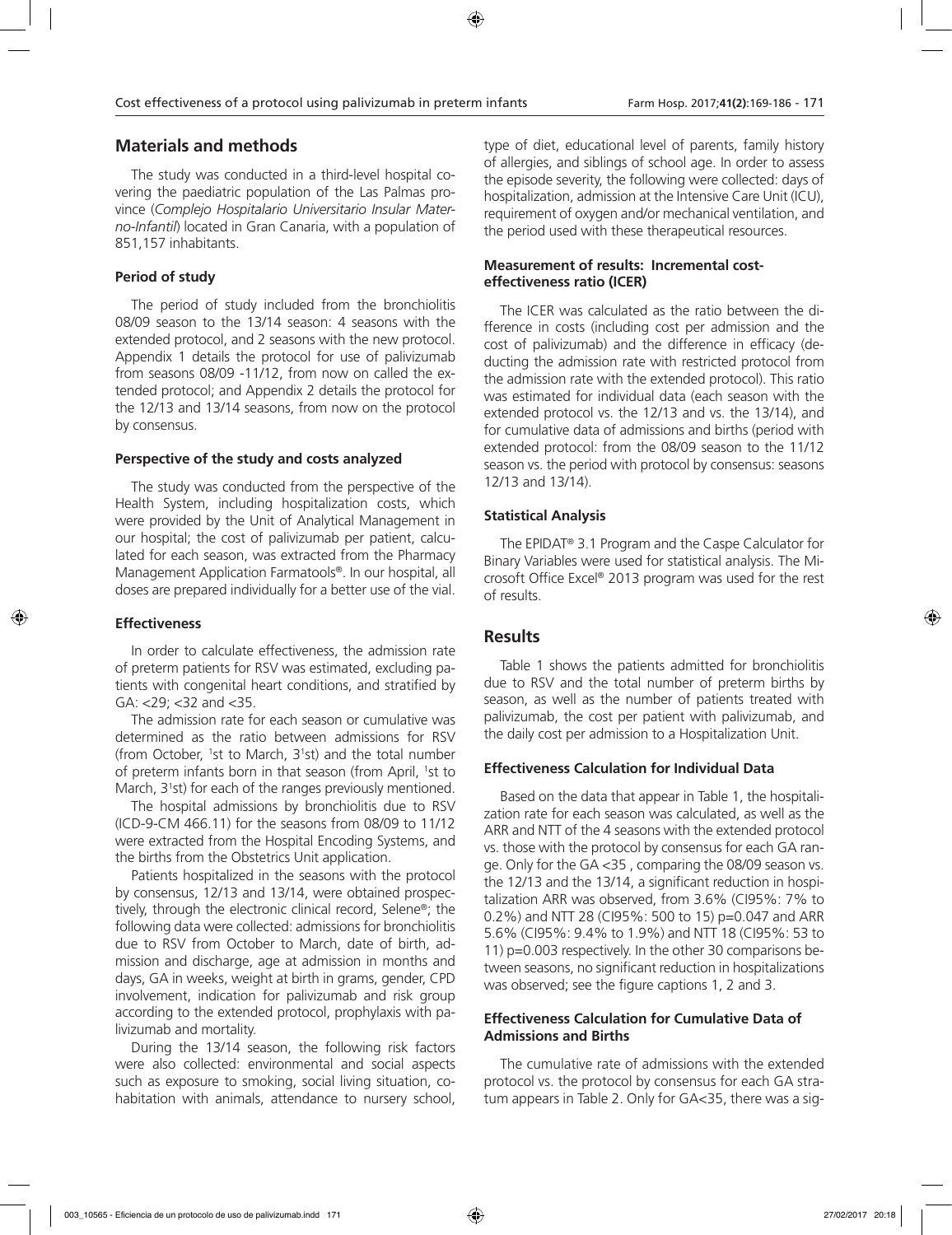|                             |              | 08/09          | 09/10      | 10/11                    | 11/12          | 12/13          | 13/14                        |  |
|-----------------------------|--------------|----------------|------------|--------------------------|----------------|----------------|------------------------------|--|
|                             | Season       |                |            | <b>Extended Protocol</b> |                |                | <b>Protocol by Consensus</b> |  |
|                             | Births*      | 38             | 34         | 28                       | 40             | 40             | 27                           |  |
| GA: < 29                    | Palivizumab  | 37             | 26         | 25                       | 30             | 18             | 11                           |  |
|                             | Admissions** | $\overline{2}$ | 3          | $\mathbf{1}$             | 1              | $\overline{2}$ | $\mathbf{1}$                 |  |
|                             | Births*      | 109            | 88         | 81                       | 100            | 85             | 89                           |  |
| GA: < 32                    | Palivizumab  | 104            | 69         | 70                       | 64             | 20             | 12                           |  |
|                             | Admissions** | $\overline{4}$ | 3          |                          | $\overline{2}$ | $\overline{4}$ | 5                            |  |
|                             | Births*      | 314            | 263        | 267                      | 236            | 239            | 242                          |  |
| GA: < 35                    | Palivizumab  | 116            | 81         | 117                      | 83             | 21             | 12                           |  |
|                             | Admissions** | 7              | 16         | 10                       | 5              | 14             | 19                           |  |
| Cost/patient<br>palivizumab |              | 2,745.28 €     | 2,579.68 € | 2,165.03 €               | $2,130.03 \in$ | $2,402.62 \in$ | 2,894.62 €                   |  |
| Cost<br>admission/day       |              | 474.97 €       | 570.87 €   | 489.60 €                 | 623.28€        | 472.28€        | 594.78€                      |  |

**Table 1.** *Data stratified by season: births, number of admissions due to RSV infection, patients treated with palivizumab, and costs per admission and palivizumab*

\*Patients born at each GA stratum from 6 months before the start of the season (from April, 1st to the end of the season, March, 31st) \*\*Admissions due to RSV in the period from October, 1st to March, 31st.

nificant reduction in hospitalization with the extended protocol (p=0.005).

There was no statistical significance estimated for GA <29, because the hospitalization rate was lower for the protocol by consensus than for the extended protocol. For GA< 32, the confidence interval of ARR included zero, and therefore had no statistical significance; one of the NTT limits was negative, therefore including patients for whom the extended protocol was beneficial and those for whom it was detrimental.

#### **ICER Calculation for individual and cumulative data**

Figures 1, 2 and 3 show the ICER Calculation implementing the median hospital stay of 7 days for each season with the extended protocol, vs. the 12/13 season and vs. the 13/14 season with the protocol by consensus.

In the GA<29 range (Fig. 1) for the 08/09 and 09/10 seasons vs. the 12/13 and 13/14 seasons, there was a negative result, derived of a higher hospitalization rate with the extended protocol vs. the protocol by consensus. The mean ICER for evaluable data was 51,346.06€ (range: 5,380.33€ to 165,759.00€). For the GA<32 (Fig. 2), the mean ICER was 77,273.61€ (range: 22,648.42€ to 228,396.19€).

The resources needed to achieve a reduction in the percentage of patients hospitalized in the GA<35 range (Fig. 3), the only range where a significant reduction of hospitalizations was observed, was the amount of

|          | <b>Admission Rate</b> |                          |                              |               |                |  |
|----------|-----------------------|--------------------------|------------------------------|---------------|----------------|--|
|          | Extended<br>Protocol  | Protocol by<br>Consensus | ARR (CI 95%)                 | $\mathcal{D}$ | NTT (CI 95%)   |  |
| GA: < 29 | $5.00\%$              | 4.48%                    | $-0.5\%$ (5.6% to $-6.7\%$ ) | Not relevant* |                |  |
| GA: < 32 | 2.65%                 | 5.17%                    | 2.5% (6.2% to -1.1%)**       | $p = 0.207$   | 40 (17 to -90) |  |
| GA: < 35 | 3.51%                 | 6.86%                    | 3.3% (5.9% to 0.8%)          | $p = 0.005$   | 30 (17 to 125) |  |

**Table 2.** *Effectiveness assessment with cumulative data for each GA stratum*

ARR: Absolute Risk Reduction; CI: Confidence Interval; NTT: Number of patients to treat in order to obtain one additional efficacy unit (in this case, to reduce one admission).

\*Statistical significance has not been calculated, because the admission rate in the protocol by consensus is lower than in the extended protocol. \*\*The CI of ARR includes zero, and therefore has no statistical significance; one of the NTT limits was negative, therefore including patients for whom the extended protocol was beneficial and those for whom it was detrimental.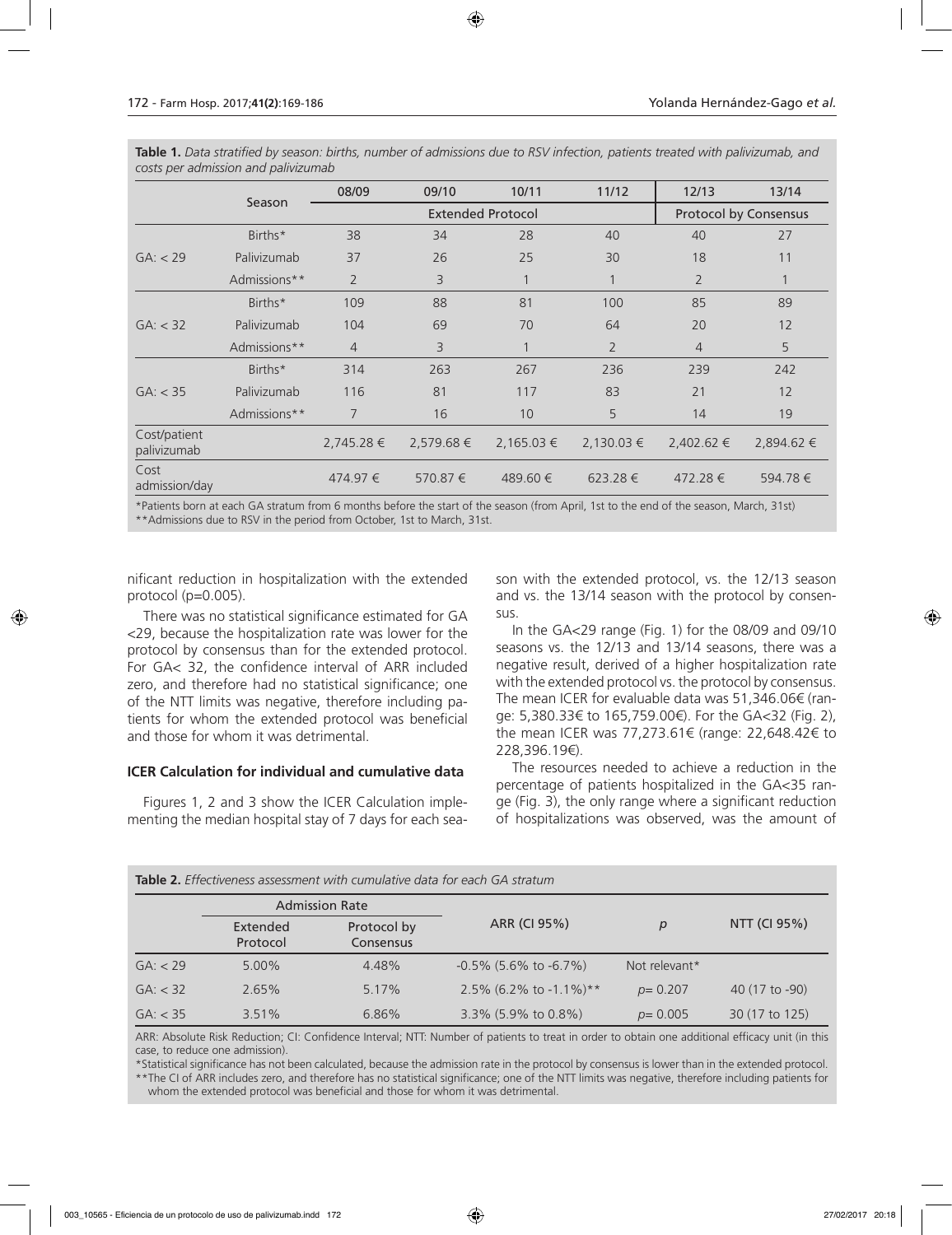53,250.07€ (range: 14,793.39€ to 90,446.47€). It is worth highlighting the negative ARR of the 9/10 season vs. the 12/13 season, derived of a higher hospitalization rate in the season with the extended protocol. The ICER for the cumulative data for GA<35 was 50,525.53€ (28,688.22€ to 211,575.65€).

According to the cost of palivizumab per season, the cost per admission, and the mean 7-day stay per patient, the implementation of the new protocol for using palivizumab represented mean economic savings of 169,911.51 € per each one of the 6 seasons of the study.

# **Calculation of the efficiency threshold**

Based on the costs and effectiveness mentioned, a simulation was conducted to calculate which should be the hospitalization rate or the cost of medication per patient in order to consider that the extended protocol was cost-effective, considering a 30,000€ efficiency threshold. The mean cost of palivizumab per patient considered cost-effective would be 1,206.67€; these costs are calculated for a maximum use of the vial. The median hospitalization rate estimated to be cost-effective would be 9.21%.

#### **Analysis of risk factors and severity of hospitalized patients with the protocol by consensus**

The following are the data collected prospectively from patients hospitalized for bronchiolitis due to RSV in the 12/13 and 13/14 seasons (data between brackets are for the 13/14 season). The number of admissions due to RSV was of 167 (153) patients. The median age in months at admission was 2(0.2–20.1) [2(0.5-18.1)], with 63.47% (63.40 %) of admissions for <3-month-old infants; Table 3. Regarding the distribution by gender, 58% (50.33%) were male. The mean weight of patients in grams was 2.99ºg±752 (2.93ºg±930). The mean GA in weeks was 38±3.00 (38.37±2.88), where 91.62% (87.58%) of patients presented a GA> 35 weeks; there is a description in Table 4 of the number of patients according to their GA.



**Figure 1.** *Comparison between seasons for the* **GA stratum < 29:** *effectiveness and incremental cost-effectiveness ratio.*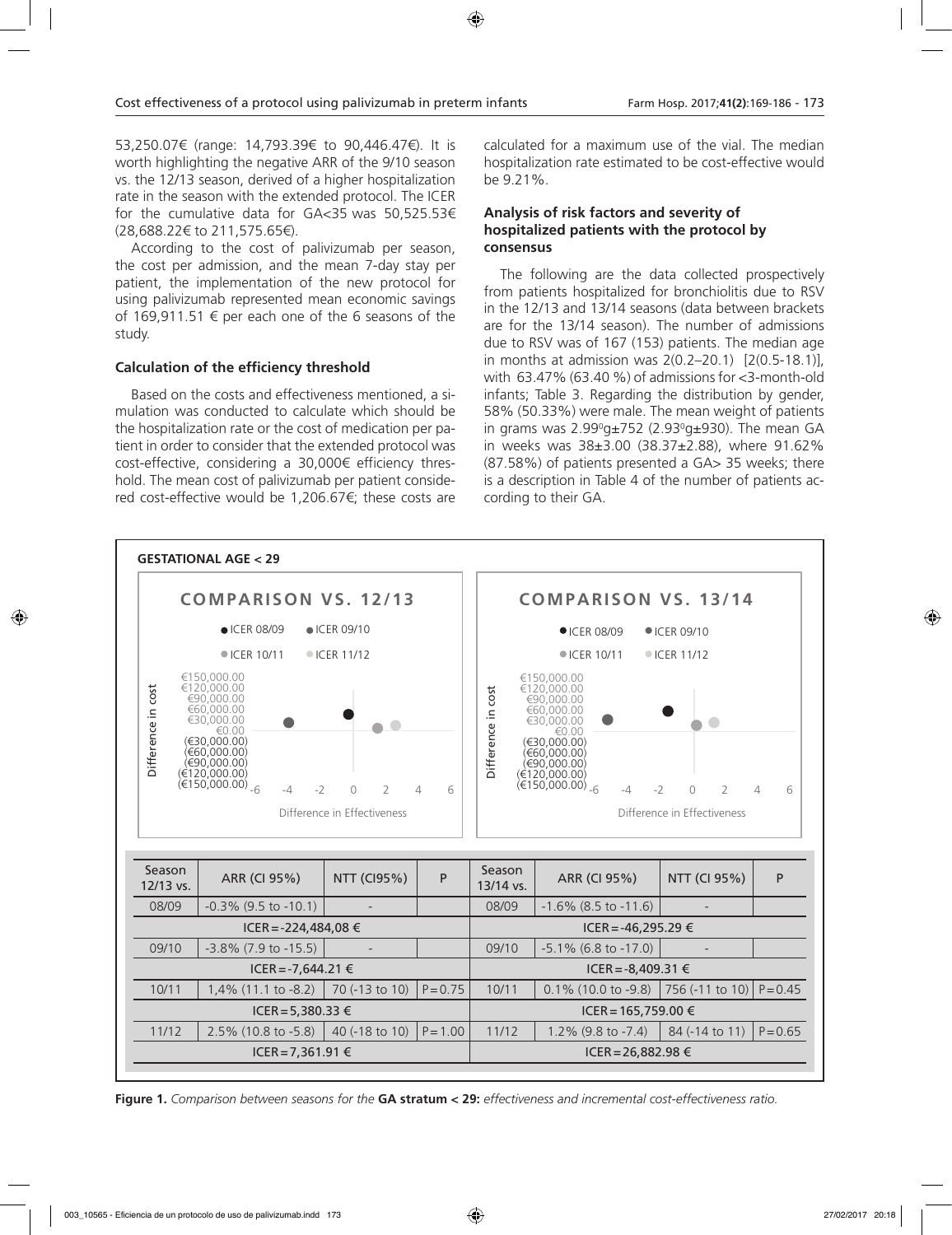

**Figure 2.** *Comparison between seasons for the* **GA stratum < 32:** *effectiveness and incremental cost-effectiveness ratio.*

Ten (10) (5,99%) [11 (7,19%)] met the prophylaxis criteria according to the extended protocol. None of the hospitalized patients presented bronchopulmonary dysplasia (BPD). There were no exitus.

During the 13/14 season, 52.28% of patients required oxygen, with a mean of 3.63 days  $(\pm 1.9)$ ; none required mechanical ventilation. The mean stay in days in the Hospitalization Unit was 7.12 (±3.61); 6 patients were admitted to the ICU (3.9%) for a median of 5 days (2-24).

Regarding environmental risk factors, it was identified that 67.77% were not being breastfed; 46.67% were exposed to smoking; 30.76% lived in overcrowded conditions; 64.71% of parents presented a low educational level, and 6.62% had superior education; 33.33% presented a family history of atopy; 31.53% cohabited with animals, and 58.99% had siblings of school age.

# **Discussion**

Based on the data from the study, both cumulative (Table 2) as detailed (Figures 1, 2 and 3), we can state that it has not been possible to demonstrate conclusively that the extended protocol has a superior effectiveness vs. the protocol by consensus in preterm infants with GA<32-weeks.

However, when analyzing the cumulative data in preterm infants with GA<35-weeks, a significant reduction in hospitalization has been confirmed with the extended protocol. In the individual analysis of data, there was only a reduction in hospitalization for preterm infants with GA<35-weeks, when the 08/09 season was compared vs. the 12/13 and 13/14 seasons; this outcome was expected, because the protocol by consensus does not include prophylaxis in this group of preterm infants without any associated conditions.

However, this effectiveness is associated to a NTT in the range of 30 and an incremental ICER of 50,525.53€ in order to achieve one additional unit of efficacy for cumulative data and for individual data by season of 67,489.68€ (12/13 vs. 08/09) and 40,548.90€ (13/14 vs. 08/09). Even though in our country there is no efficiency threshold about what would be acceptable from an economic point of view, these results are excessive for the majority of the clinical assumptions mentioned.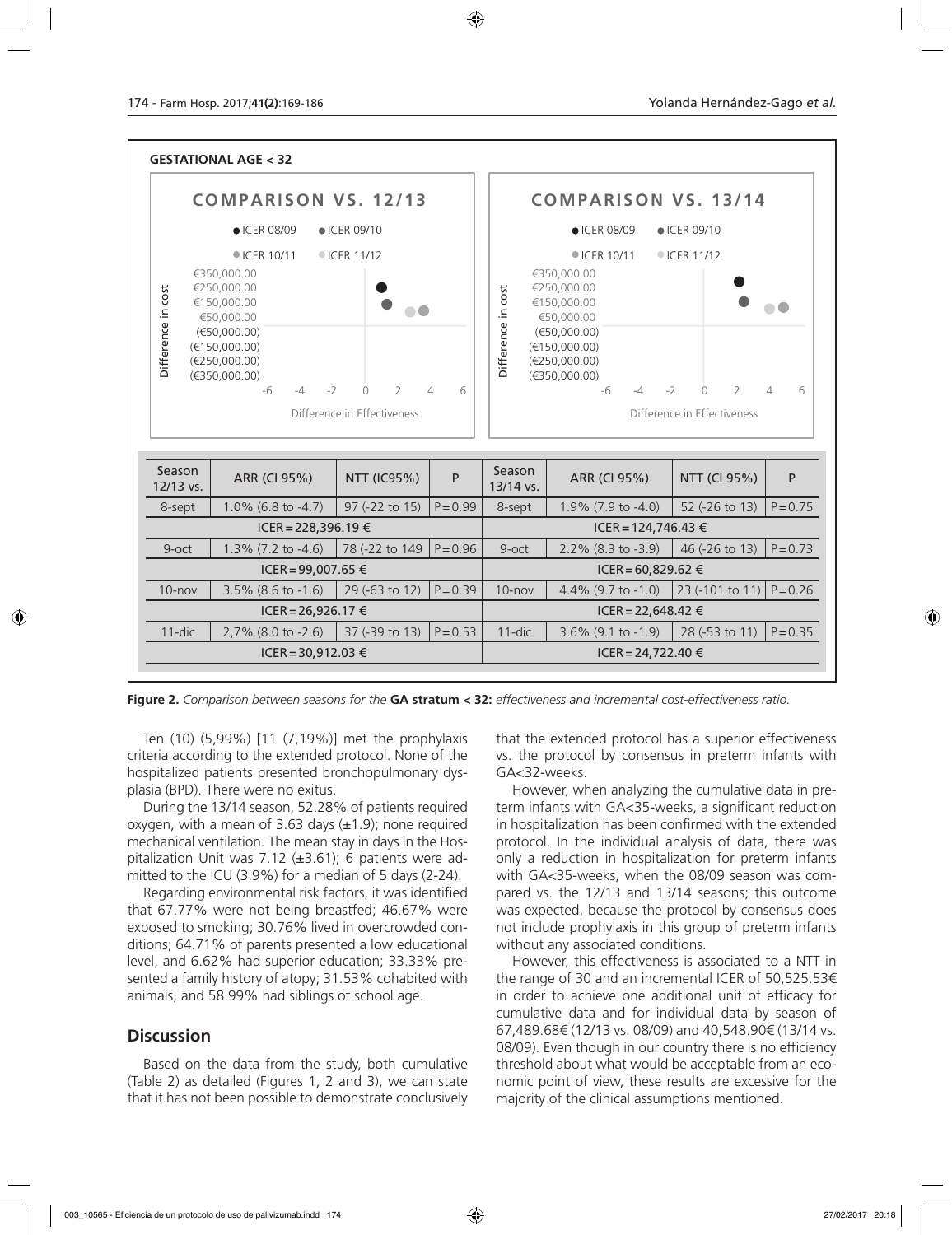

**Figure 3.** *Comparison between seasons for the* **GA stratum < 35:** *effectiveness and incremental cost-effectiveness ratio.* 

It is worth highlighting the higher index of admissions found with the extended protocol for the cumulative data for GA <29 and when seasons were compared individually; this higher index was observed in the 09/10 season. This can be due to the fact that we were working with a very small number of admissions due to RSV in preterm infants, and that the 09/10 season presented a higher virulence. All this leads us to think of the need to prolong the study over time, in order to minimize the limitations previously described.

We must point out at the bias that can be derived from the fact that the data for the season with extended protocol were retrospective, and those with the protocol by consensus were prospective; therefore, it should be expected to have a real admission rate higher than that described in the seasons with extended protocol. On the other hand, only those preterm infants born in our hospital have been included, and therefore these data could be underestimated by not taking into account those infants born in other healthcare centres.

Our results are compatible with those from other cost-effectiveness studies, such as the one conducted by the British Health Technology Assessment Agency in 2011, which consisted in a systematic review of scientific evidence in order to assess the cost-effectiveness of palivizumab for immunoprophylaxis of bronchiolitis due to RSV. They included 13 studies and conducted a sub-group analysis with 256 different combinations of risk factors, and reached the conclusion that prophylaxis with palivizumab would only be cost-effective

| Table 3. Distribution of hospitalizations due to RSV |  |
|------------------------------------------------------|--|
| according to age at admission                        |  |

|                | Season 12/13                | Season 13/14                |
|----------------|-----------------------------|-----------------------------|
| Age ranges     | Number of<br>Admissions (%) | Number of<br>Admissions (%) |
| $0 - 1$ month  | 38 (22.75)                  | 31 (20.26)                  |
| $1 - 3$ months | 68 (40.72)                  | 66 (43.14)                  |
| $3 - 6$ months | 37(22.16)                   | 29 (18.96)                  |
| $6 - 1$ year   | 20 (11.98)                  | 23 (15.03)                  |
| $> 1$ year     | 4(2.39)                     | 4(2.61)                     |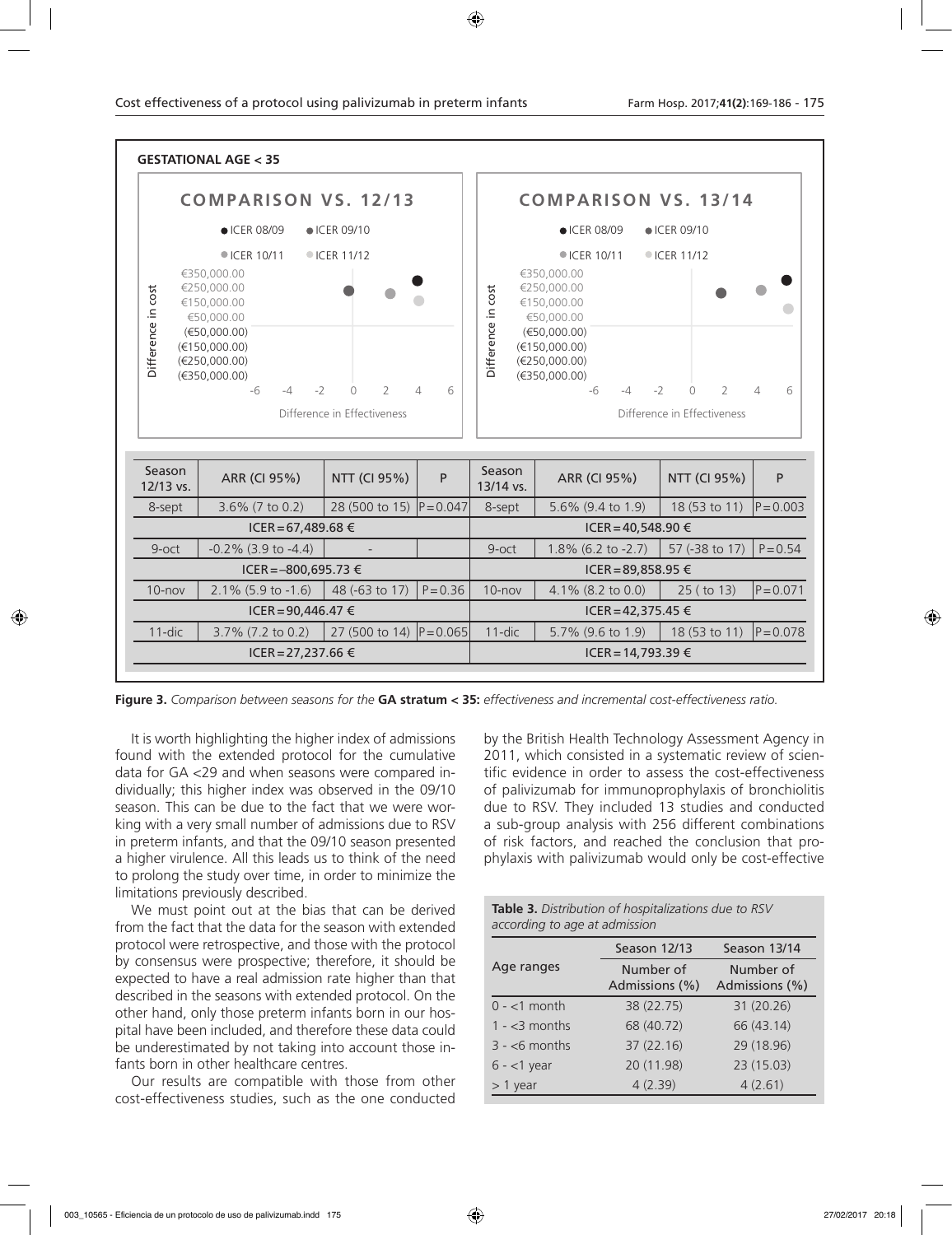|       | Table 4. Distribution of Admissions due to RSV according |
|-------|----------------------------------------------------------|
| to GA |                                                          |

|                                | Season 12/13                | Season 13/14                |  |
|--------------------------------|-----------------------------|-----------------------------|--|
| <b>GA</b> ranges<br>(in weeks) | Number of<br>Admissions (%) | Number of<br>Admissions (%) |  |
| $\leq$ 28 +6 days              | 2(1.20)                     | 1(0.65)                     |  |
| $79 - 31$ +6 days              | 2(1.20)                     | 4(2.61)                     |  |
| $32 - 34$ +6 days              | 10 (5.99)                   | 14(9.15)                    |  |
| > 35                           | 153 (91.61)                 | 134 (87.59)                 |  |

for some sub-groups of patients who presented BPD or congenital heart condition with a specific GA or age at the start of the season $14$ .

Another study established that prophylaxis will only be effective in preterm infants with CPD and during the months with high risk of infection, from November to January; the cost per prevented admission in February and March amounted to 47,145€ and 105.120€ respectively15,16.

A recent study obtained incremental costs superior to ours: an incremental cost for preventing one admission for bronchiolitis of 202,635\$- primarily due to the higher costs of the medication.<sup>1</sup>

However, we can find pharmacoeconomic studies in literature with a cost-effectiveness or utility balance very favourable to the use of palivizumab. As we have already pointed out, this is due to the different assumptions made, and one of the main ones is the reduction of mortality, as well as the bias found by the payer8, 11-13.

Therefore, the study conducted in our country in preterm infants with a GA from 32 to 35 weeks and two or more risk factors estimated the cost per quality-adjusted life year (QALY) in  $13.849 \text{ } \in$  from the perspective of the National Health System, and in 4,605 € from the social perspective<sup>8</sup>. Other studies conducted in Austria, The Netherlands, and the United Kingdom, obtained a QALY cost in the range of 20,704€ (preterm with GA ≤35 weeks), 18,563€ (preterm with GA between 32 and 35 weeks) and 14,883€ (preterm with ≤35 GA), respectively. These studies are designed as analytical models of decision making where different assumptions are made, including a relevant reduction in mortality<sup>11-13</sup>.

We must highlight that the estimated cost of palivizumab per cost-effective patient for a threshold of expenses of 30,000€ would be less than half of the real cost of our data per patient and season. Regarding the hospitalization rate, this should be around 10%; this percentage is even lower than the one published by other authors who established that immunoprophylaxis with palivizumab is only cost-effective in patients with GA between 23 and 36 weeks, with 28 days of oxygen therapy, and discharged from hospital from September

to November, a period in which they have determined a risk of hospitalization between 11 and 24.6%18-19.

Regarding the detailed analysis of the children admitted in the 12/13 and 13/14 seasons, we must take into account that these were babies, with a higher prevalence in those <3-month old; and regarding GA, 90% of them were born at term and were not included in a high-risk population; therefore, we must question the need for indiscriminate immunoprophylaxis for all preterm infants. These data coincide with those collected in different publications, where the risk factors associated with acute bronchiolitis are stated, such as having siblings of school age, rural dwelling, smoking parents, low academic training of parents, lack of breastfeeding, and a family history of allergy 20,21.

The current recommendations by the American Academy of Paediatrics (AAP) about immunoprophylaxis with palivizumab include preterm infants with GA<29 and <12-month-of age at the start of the RSV season. For GA>29 , the use of palivizumab must be determined by the existence of some associated risk factor, such as CPD (oxygen required at least during 28 days since birth); these recommendations also highlight the importance of hygienic-sanitary measures. These are similar to the recommendations established by the Canadian Academy, which limits immunoprophylaxis in the GA <29 group to patients <6-month-old at the start of the season, and classifies it as reasonable but not essential when there is no associated condition such as CPD. For patients with  $GA > 29$  weeks, its use is not recommended if there is no associated condition, due to the low incidence of hospitalization. They also insist on health education strategies, similarly to the AAP.22-24.

The latest guidelines about vaccination against RSV collected in the 2015 Green Book of the United Kingdom still include preterm patients only if they present CPD, delimiting its cost-effectiveness based on chronological age and GA25.

The Spanish Society of Neonatology has not conducted any change in the guidelines for use of palivizumab for preterm infants with GA<29 in their first year of life and for their second season only if  $< 9$  month-old. For the group with GA from 29 to 32 weeks, it recommends its use if the age at the start of the season is  $<6$ months, and for the GA of 32-to-35 if they present two major risk factors <sup>26</sup>.

The protocol adopted by consensus in our hospital has not represented a significant increase in hospitalization rates for preterm patients with GA < 32 weeks; a higher hospitalization rate has been observed in those preterm infants with  $GA > 35$  weeks, without being able to demonstrate a higher efficiency of the extended protocol vs. the protocol by consensus.

RSV infection was associated with a significant morbidity in our setting; however, the majority of patients admitted in the seasons with the protocol by consen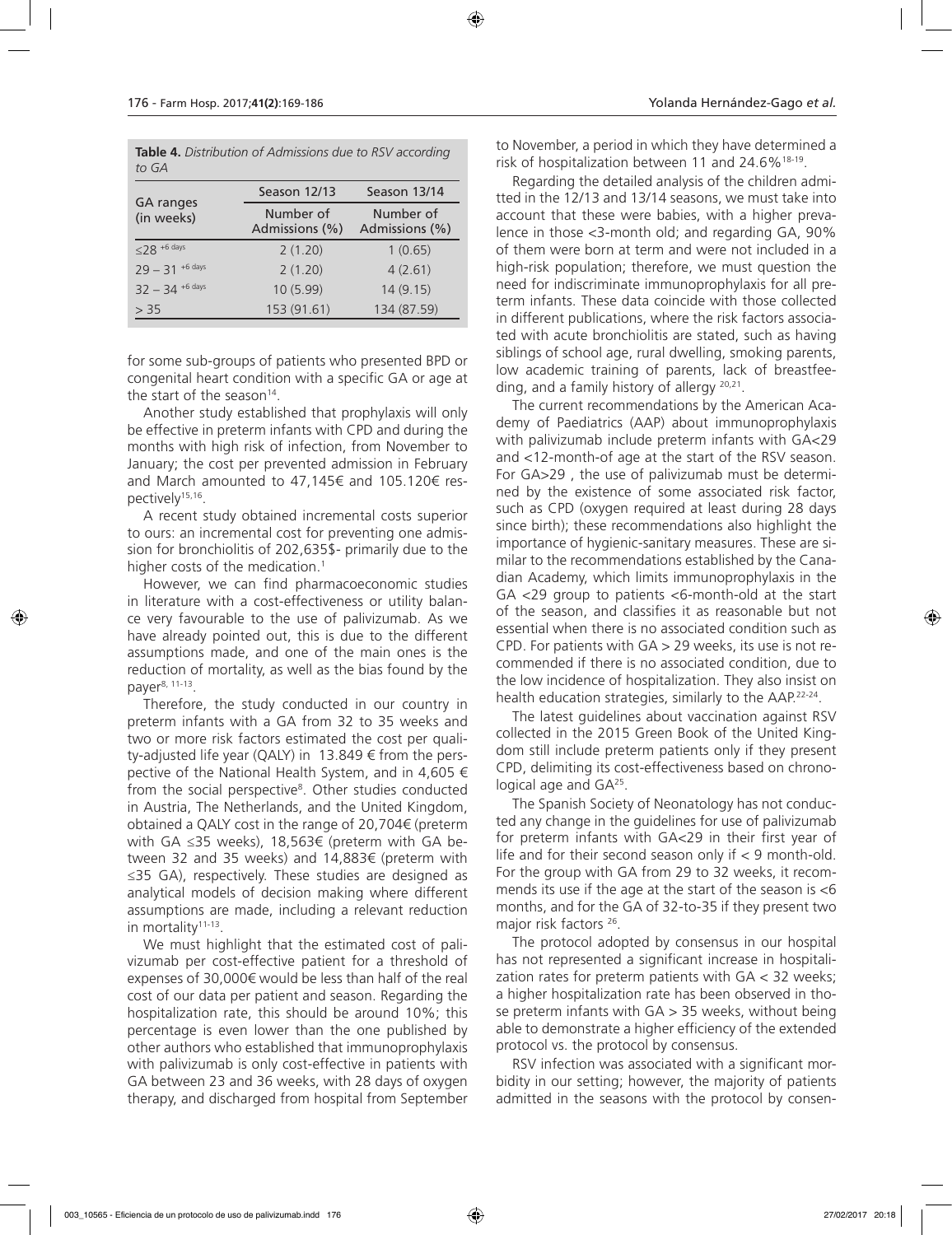sus did not present certain medical factors such as CPD or premature birth, but other environmental and social risk factors already described, as well as a low postnatal age at the start of the RSV season.

The strategies for prevention of RSV infection must go beyond prophylaxis with palivizumab, and focus on education programs targeted to parents or carers, conducted from the hospital at patient discharge, regardless of their inclusion in a group of risk.

# **Appendixes**

# **Appendix 1: Extended protocol for the seasons 2008/2009 to 2011/2012.**

# *1. Preterm patients*

- 1.1 Gestational age  $\leq$  28 weeks and 6 days, and with  $\leq$ 12 months at the start of the season, or discharged during said season.
- 1.2 Gestational age from 29 to 31 weeks and 6 days, and with  $\leq 6$  months at the start of the season, or discharged during said season.
- 1.3 Gestational age between 32 and 34 weeks and 6 days, with <3 months at the start of the epidemic season, and meeting at least one of the following criteria:
	- − Attending nursery school.
	- − Having a sibling or another <5-year-old child who lives in the same home.

These children will receive monthly immunoprophylaxis until they are 90-day-old or the end of the epidemics (whatever happens first). A maximum of three doses will be administered according to the month of birth (one dose for those born in July and February; two doses for those born in August and January; and three doses for those born in September, October, November and December).

# *2. Patient with Chronic Pulmonary Disease*

2.1 Children <2-year-old with bronchopulmonary dysplasia who have required treatment (oxygen supplements, bronchodilators, diuretics or steroids) during the 6 months before the start of the RSV season, or who are discharged during said season.

# **Appendix 2: Protocol by consensus for the 2012/2013 and 2013/2014 seasons.**

#### *1.-Preterm patients and pulmonary disease*

1.1 Preterm patients <9-month-old at the start of the epidemic season of the Respiratory Syncytial Virus, with chronic pulmonary disease, who have required oxygen during **at least 28 days of treatment since birth.**

(Specify diagnosis and gestational age in weeks.)

# **References**

- 1. Watts KD, Goodman DM. Wheezing, bronchiolitis, and bronchitis. En: Kliegman RM, Stanton BF, St. Geme JW, Schor NF, Behrman RE, editores. Nelson Textbook of pediatrics. 19 ed. Philadelphia: Elsevier; 2011. p. 1456-59.
- 2. Carbonell-Estrany X, Figueras-Aloy J. Prevención de la infección por virus respiratorio sincitial. En: Protocolos de Neonatología. [monografía en Internet]. Madrid: Asociación Española de Pediatría; 2008 [acceso 2013] Disponible en: http://www.aeped.es/ documentos/protocolos-neonatologia.
- 3. Barr F, Graham B. Respiratory syncytial virus infection: Clinical features and diagnosis. In: UpToDate, Basow, DS (Ed), UpToDate, Waltham, MA, 2013.
- 4. Crowe JE. Respiratory Syncytial virus. En: Kliegman RM, Stanton BF, St. Geme JW, Schor NF, Behrman RE, editores. Nelson Textbook of pediatrics. 19 ed. Philadelphia: Elsevier; 2011. p. 1126- 29.
- 5. The IMpact-RSV Study Group. Palivizumab, a humanized respiratory syncytial virus monoclonal antibody, reduces hospitalization from respiratory syncytial virus infection in high-risk infants. Pediatrics 1998; 102: 531-7.
- 6. Pedraz C, Carbonell-Estrany X, Figueras Aloy J , Quero J. and de Iris Study Group. Effect of palivizumab prophylaxis in decreasing respiratory syncytial virus hospitalizations in premature infants. Pediatr Infect Dis J. 2003; 22: 823–7.
- 7. Hervás D, Reina J, Yañez A, del Valle JM, Figuerola J, Hervás JA. Epidemiology of hospitalization for acute bronchiolitis in children: differences between RSV and non-RSV Bronchiolitis. Eur J Clin Microbiol Infect Dis. 2012; 31:1975–81.
- 8. Lázaro y de Mercado P, Figueras J, Doménech E, Echániz I, Closa R, Wood MA et al. La eficiencia (coste-efectividad) de palivizumab como profilaxis para la infección por virus respiratorio sincitial de 32-35 semanas en España. An Pediatr. 2006; 65(4): 316-24.
- 9. Smart KA, Lanctôt KL, Paes BA. The cost effectiveness of palivizumab: a systematic review of the evidence. J Med Econ. 2010; 13(3): 453-63.
- 10. Hampp C, Kauf TL, Saidi AS, Winterstein AG. Cost-effectiveness of Respiratory Syncytial Virus Prophylaxis in Various Indications. Arch Pediatr Adolesc Med 2011; 165(6):498-505.
- 11. Resch B, Gusenleitner W, Nuijten M, Lebmeier M, and Wittenberg W. Cost-Effectiveness of Palivizumab Against Respiratory Syncytial Viral Infection in High-Risk Children in Austria. Clin Ther. 2008; 30: 749-60.
- 12. Nuijten M, Lebmeier M, Wittenberg W. Cost effectiveness of palivizumab for RSV prevention in high-risk children in the Netherlands. Journal of Medical Economics 2009; 12(4): 291–300.
- 13. Nuijten M, Lebmeier M, Wittenberg W. Cost Effectiveness of Palivizumab for Respiratory Syncytial Virus Prophylaxis in High-Risk Children A UK Analysis. Pharmacoeconomics 2007; 25 (1): 55- 71.
- 14. Wang D, Bayliss S, Meads C. Palivizumab for immunoprophylaxis of respiratory syncytial virus (RSV) bronchiolitis in high-risk infants and young children: systematic review and additional economic modelling of subgroup analyses. Health Technology Assessment 2011; vol.15 nº5.
- 15. Rietveld E, Steyerberg EW, Polder JJ, Veeze HJ, Vergouwe Y, Huysman MWA, et al. Passive immunisation against respiratory syncytial virus: a cost-effectiveness analysis. Arch Dis Child. 2010; 95: 493-8
- 16. González de Dios J, Ochoa Sangrador C. La inmunización con palivizumab frente al virus respiratorio sincitial solo es coste-efectiva en prematuros con displasia broncopulmonar y en los meses de alto riesgo de la infección. Evid Pediatr. 2010; 6: 81.
- 17. Cody Meissner H, Kimberlin D. RSV Immunoprophylaxis: Does the Benefit Justify the Cost? Pediatrics 2013; 132: 915-18.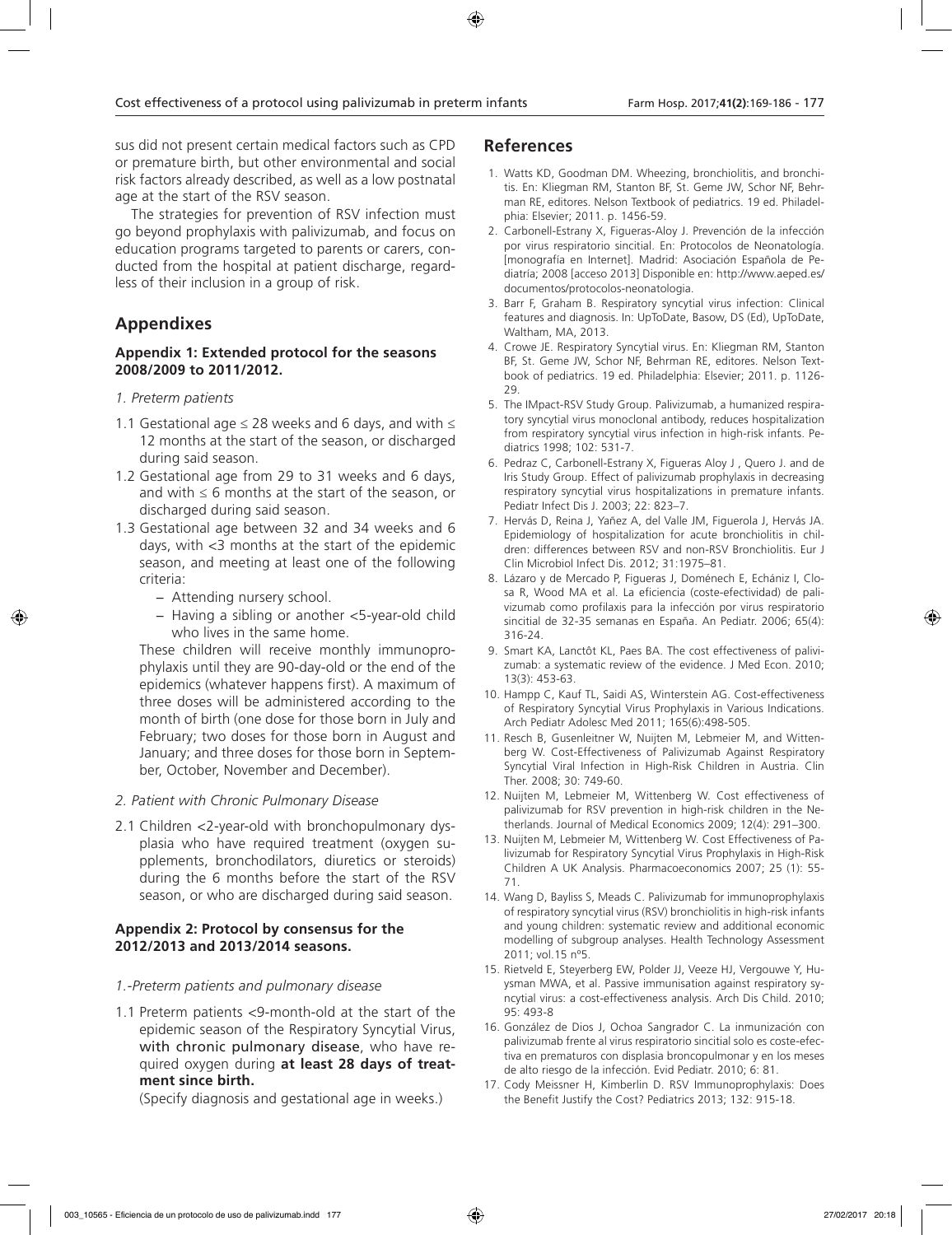- 18. Joffe S, Ray GT, Escobar GJ, Black SB, Lieu TA. Cost-effectiveness of respiratory syncytial virus prophylaxis among preterm infants. Pediatrics 1999; 104: 419-27.
- 19. Comas F, Puigventós F, Martínez-López I, De Carlos JC, Fiol M, Delgado O. Palivizumab: evidencia, eficiencia y recomendaciones de la profilaxis del Virus Respiratorio Sincitial. Gestión y Evaluación de Costes Sanitarios 2002; 3 (4): 25-34.
- 20. Figueras-Aloy J, Carbonell-Estrany X, Quero-Jiménez J. Estudios de Casos y Controles de los Factores de Riesgo Relacionados con la Infección por el Virus Respiratorio Sincitial que Precisa Hospitalización en Niños Prematuros de 33-35 Semanas de Edad Gestacional en España. Pediatric Infect Dis J. 2004; 23: 815-20
- 21. Figueras-Aloy J, Carbonell-Estrany X, Quero-Jiménez J, Fernández-Colomer B, Guzmán-Cabañas J, Echaniz-Urcelay I, et al. Risk Factors Linked to Respiratory Syncytial Virus Infection Requiring Hospitalization in Premature Infants Born in Spain at a Gestational Age of 32 to 35 Weeks. Pediatr Infect Dis J. 2008; 27: 788–93.
- 22. Committee on Infectious Diseases and Bronchiolitis Guidelines Committee. Updated Guidance for Palivizumab Prophylaxis

# **VERSIÓN ESPAÑOLA**

# **Aportación a la literatura científica**

En la actualidad existen diferentes protocolos de uso de palivizumab para la prevención del virus respiratorio sincitial, bien sean directrices de los hospitales o bien de diferentes Comunidades Autónomas. El trabajo pretende poner de manifiesto en qué tipo de pacientes prematuros es coste-efectiva la utilización de palivizumab en nuestro medio hospitalario. Para eso se ha realizado un estudio farmacoeconómico con datos de efectividad propios y costes extraídos de las bases de datos de nuestro centro. Aunque ya existen publicados muchos trabajos de este tipo, la mayor parte están basados en modelos analíticos de decisión, donde se realizan varias asunciones sobre la eficacia y los costes difieren sustancialmente a los de nuestro medio. La novedad de este estudio es que nos basamos en datos recabados en nuestro hospital.

Los resultados obtenidos en nuestro estudio, con sus limitaciones expuestas, pueden ayudar a la toma de decisiones de uso de palivizumb a otros centros sanitarios de nuestro entorno.

#### **Introducción**

La bronquiolitis es la enfermedad del tracto respiratorio inferior más frecuente durante los dos primeros años de vida. Aparece de forma epidémica durante el invierno y su etiología es predominantemente viral, siendo el virus respiratorio sincitial (VRS) el responsable de más del 50% de los casos<sup>1</sup>.

El tratamiento de la bronquiolitis aguda es sintomático ya que no existe un tratamiento etiológico efectivo. La prevención de la bronquiolitis producida por el VRS se fundamenta actualmente en las medidas higiénico-sanitarias y la inmunoprofilaxis pasiva, indicadaen pacientes prematuros, afectos de enfermedad pulmonar crónica (EPC) y con cardiopatía congénita hemodinámicamente significativa11-4.

Among Infants and Young Children at Increased Risk of Hospitalization for Respiratory Syncytial Virus Infection. Pediatrics 2014; 134: 415-20.

- 23. Robison JL, Le Saux N, Canadian Paediatric Society. Infectious Diseases and Immunization Committee. Preventing hospitalizations for respiratory syncytial virus infection. Paediatr Child Health. 2015; 20 (6): 321-26.
- 24. Bracht M, Basevitz D, Cranis M, Paulley R, Paes B. Practical Resources for Nurses and Other Health Care Providers Involved in the Care of Children at Risk for Respiratory Syncytial Virus Infection. Neonatal Netw. 2012; 31(6): 387-400.
- 25. Public Health England. Respiratory Syncital Virus. Green Book Chapter 27 a. Sep 2015. (acceso enero 2016) Disponible en: https://www.gov.uk/government/publications/respiratory-syncytial-virus-the-green-book-chapter-27 a.
- 26. Figueras-Aloy J, Carbonell-Estrany X, Comité de estándares de la SENeo. Actualización de las recomendaciones de la Sociedad Española de Neonatología para la utilización del palivizumab como profilaxis de las infecciones graves por el virus respiratorio sincitial. An Pediatr. 2015; 82: 199.e1-2.

La eficacia de palivizumab en niños prematuros se pone de manifiesto en el ensayo clínico IMpact donde se observó una disminución de los ingresos hospitalarios por infección por VRS, no observándose una disminución en los días con oxígeno, ventilación mecánica y mortalidad. El estudio mostró que palivizumab producía una disminución de los ingresos del 10,6 al 4,8% con una reducción absoluta del riesgo (RAR) de 5,8% y el número de pacientes a tratar para disminuir un ingreso (NNT) fue de 17; y una RAR de 1,7 y NNT de 59 en las unidades de cuidados intensivos<sup>5</sup>.

Los datos de eficacia se han constatado en estudios posteriores6,7, sin embargo, no existe unanimidad en los estudios farmacoeconómicos realizados ya que las conclusiones son muy divergentes y en muchos casos contradictorias -desde un coste incremental hasta ahorros importantes por ingreso evitado- debido, fundamentalmente, a las diferentes metodologías utilizadas y a las asunciones realizadas<sup>8-14</sup>.

 En base a una revisión exhaustiva de la literatura científica publicada en ese momento, se decidió, por consenso, restringir el uso de palivizumab en nuestro hospital en la temporada 2012-2013 (12/13) a pacientes prematuros menores de 9 meses de edad al inicio de la temporada del VRS con EPC y con altas necesidades de oxígeno.

El objetivo principal de nuestro estudio fue evaluar la eficiencia (coste-efectividad) del nuevo protocolo de uso de palivizumab para prevenir la infección por VRS en prematuros de EG de 29 a 35 semanas y como objetivo secundario realizar un análisis de los factores de riesgo y de la gravedad en los pacientes que ingresan en las temporadas con el nuevo protocolo.

# **Material y método**

El estudio se llevó a cabo en un hospital de tercer nivel que da cobertura a la población pediátrica de la provin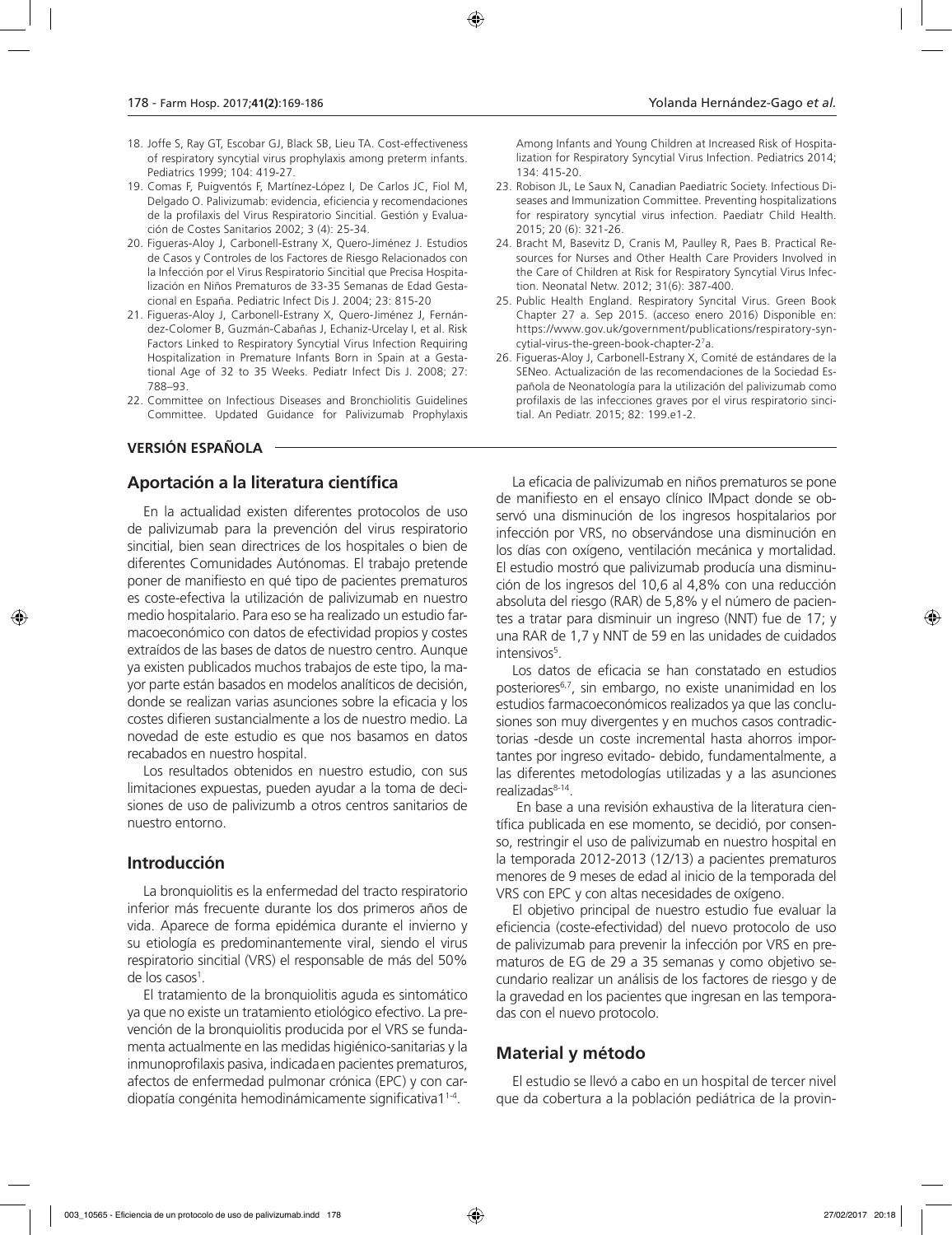cia de Las Palmas (Complejo Hospitalario Universitario Insular Materno-Infantil) sito en Gran Canaria, que cuenta con una población de 851.157 habitantes.

# **Periodo de estudio**

El periodo de estudio abarcó desde la temporada de bronquiolitis 08/09 hasta la temporada 13/14; 4 temporadas con el protocolo ampliado y 2 temporadas con el nuevo protocolo*.* En el anexo 1 se detalla el protocolo de uso de palivizumab desde la temporada 08/09 -11/12, de aquí en adelante protocolo ampliado; y en el anexo 2 se detalla el protocolo de la temporada 12/13 y 13/14, de aquí en adelante protocolo consensuado.

# **Perspectiva del estudio y costes analizados**

La perspectiva del estudio fue la del Sistema Sanitario, incluyendo los gastos de hospitalización, que fueron proporcionados por la Unidad de Gestión Analítica de nuestro hospital, y el coste de palivizumab por paciente, calculado para cada temporada fue extraído del aplicativo de gestión de farmacia, Farmatools®. En nuestro hospital dosificamos individualmente todas las dosis para un mayor aprovechamiento del vial.

# **Efectividad**

Para el cálculo de la efectividad se determinó la tasa de ingresos por VRS de pacientes prematuros, excluyendo los pacientes con cardiopatías congénitas, estratificados por EG de la siguiente manera:<29;<32 y<35.

La tasa de ingresos para cada temporada o acumulada se determinó como el cociente entre los ingresos por VRS (desde 1 de octubre hasta 31 de marzo) y el total de prematuros nacidos en esa temporada (desde el 1 de abril hasta el 31 de marzo) para cada uno de los estratos anteriormente reseñados.

Los ingresos por bronquiolitis por VRS (CIE-9-MC 466.11) para las temporadas 08/09 hasta la 11/12 se extrajeron del Servicio de Codificación del Hospital y los nacimientos del aplicativo del Servicio de Obstetricia.

Los pacientes ingresados en las temporadas con el protocolo consensuado, 12/13 y 13/14 se obtuvieron de forma prospectiva, mediante la consulta de la historia clínica electrónica, Selene®; recogiéndose: ingresos por bronquiolitis por VRS desde octubre a marzo, fecha de nacimiento, de ingreso y de alta, edad al ingreso en meses y días, EG en semanas, peso al nacer en gramos, sexo, afectación de EPC, indicación de palivizumab y grupo de riesgo según protocolo ampliado, profilaxis con palivizumab y mortalidad.

En la temporada 13/14 se recogieron también los siguientes factores de riesgo: aspectos ambientales y sociales tales como exposición al tabaco, condiciones sociales de la vivienda, convivencia con animales, asistencia a guardería, tipo de alimentación, nivel educativo de los padres, historia familiar de alergias y hermanos

en edad escolar. Para valorar la gravedad del episodio se recoge: días de estancia, ingreso en la Unidad de Cuidados Intensivos (UCI), necesidad de oxígeno y/o necesidad de ventilación mecánica y el periodo utilizado con estos recursos terapéuticos.

# **Medición de los resultados: cociente coste eficacia incremental (CCEI)**

El CCEI se calculó como el cociente entre la diferencia de los costes (incluyendo coste por ingreso más coste de palivizumab) y la diferencia de eficacia (tasa de ingresos protocolo ampliado menos tasa de ingresos protocolo restringido). Este cociente se halló para datos individuales (cada temporada con el protocolo ampliado frente a la 12/13 y frente a la 13/14) y para datos acumulados de ingresos y nacimientos (etapa con protocolo ampliado: desde la temporada 08/09 hasta la 11/12 frente a la etapa con protocolo consensuado: temporada 12/13 y 13/14).

# **Análisis estadístico**

Para el análisis estadístico se utilizó el programa EPI-DAT® 3.1 y la calculadora Caspe de variables binarias. Para el resto de los resultados se utilizó el programa de Microsoft Office Excell® 2013.

# **Resultados**

En la tabla 1 se detallan los pacientes ingresados por bronquiolitis por VRS y el total de prematuros nacidos por temporada así como el coste número de pacientes tratados con palivizumab, el coste por paciente con palivizumab y el coste por ingreso al día en una Unidad de Hospitalización.

# **Cálculo de la efectividad para los datos individuales**

A partir de los datos reflejados en la tabla 1 se calcula la tasa de ingresos para cada temporada, la RAR y el NNT de las 4 temporadas con el protocolo ampliado frente a aquellas con el protocolo consensuado para cada estrato de EG. Solamente para la EG<35 comparando la temporada 08/09 frente a la 12/13 y la 13/14 se observó una disminución significativa de los ingresos RAR de 3,6% (IC95%: 7% a 0,2%) y NNT 28 (IC95%: 500 a 15) p=0,047 y de RAR 5,6% (IC95%: 9,4% a 1,9%) y NNT 18 (IC95%: 53 a 11) p=0,003 respectivamente. En las 30 comparaciones restantes entre temporadas no se observó una disminución significativa de los ingresos; consultar los pies de figura 1, 2 y 3.

# **Cálculo de la efectividad para los datos acumulados de ingresos y nacimientos**

La tasa de ingresos acumulada con el protocolo ampliado frente al consensuado para cada estrato de EG se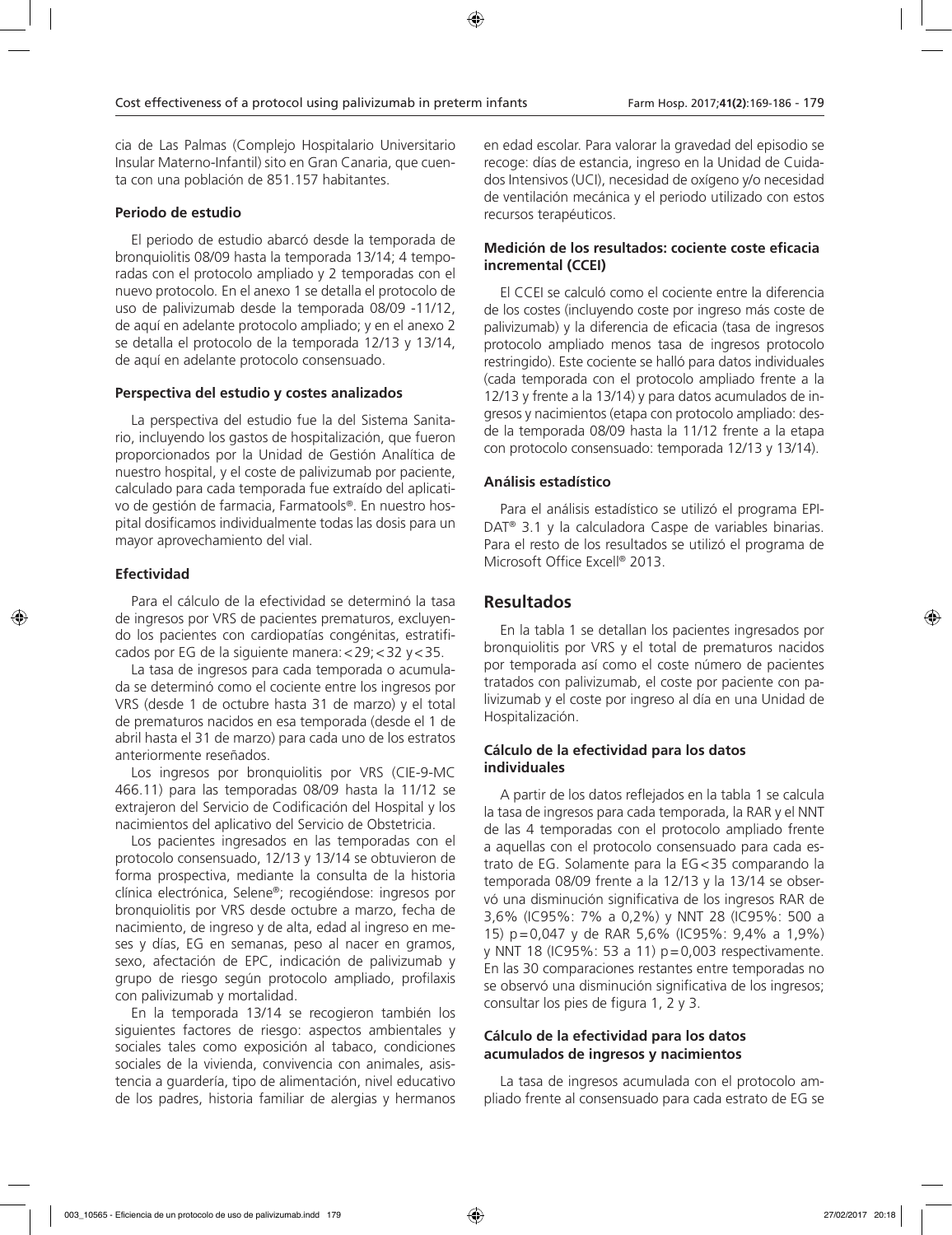|                               |              | 08/09          | 09/10     | 10/11              | 11/12          | 12/13                 | 13/14      |
|-------------------------------|--------------|----------------|-----------|--------------------|----------------|-----------------------|------------|
|                               | Temporada    |                |           | Protocolo ampliado |                | Protocolo consensuado |            |
|                               | Nacimientos* | 38             | 34        | 28                 | 40             | 40                    | 27         |
| EG: < 29                      | Palivizumab  | 37             | 26        | 25                 | 30             | 18                    | 11         |
|                               | Ingresos**   | $\overline{2}$ | 3         |                    |                | $\overline{2}$        |            |
|                               | Nacimientos* | 109            | 88        | 81                 | 100            | 85                    | 89         |
| EG: < 32                      | Palivizumab  | 104            | 69        | 70                 | 64             | 20                    | 12         |
|                               | Ingresos**   | $\overline{4}$ | 3         | $\mathbf{1}$       | $\overline{2}$ | $\overline{4}$        | 5          |
|                               | Nacimientos* | 314            | 263       | 267                | 236            | 239                   | 242        |
| EG: < 35                      | Palivizumab  | 116            | 81        | 117                | 83             | 21                    | 12         |
|                               | Ingresos**   | 7              | 16        | 10                 | 5              | 14                    | 19         |
| Coste/paciente<br>palivizumab |              | $2.745,28 \in$ | 2.579,68€ | $2.165,03 \in$     | $2.130,03 \in$ | 2.402,62 €            | 2.894,62 € |
| Coste ingreso/día             |              | 474,97 €       | 570,87 €  | 489,60 €           | 623,28€        | 472,28€               | 594,78€    |

**Tabla 1.** *Datos estratificados por temporada: natalidad, número de ingresos por infección del VRS, pacientes tratados con palivizumab y los costes por ingreso y palivizumab*

\*Pacientes nacidos en cada estrado de EG desde 6 meses antes de comienzo de la temporada (desde el 1 de abril hasta el final de la temporada, 31 de marzo).

\*\*Ingresos por VRS en el periodo del 1 de octubre hasta el 31 de marzo.

detalla en la tabla 2. Solamente para la EG<35, la disminución de la hospitalización con el protocolo ampliado fue significativa ( $p=0,005$ ).

Para la EG<29 no se calcula la significación estadística debido a que en el protocolo consensuado la tasa de ingresos es menor que en el ampliado. En la EG<32 el intervalo de confianza de la RAR incluye el cero por lo que no tiene significación estadística, siendo uno de los límites del NNT negativo, por lo que incluiría a pacientes que tanto se benefician como se perjudican con el protocolo ampliado.

# **Cálculo de CCEI para los datos individuales y acumulados**

**Tabla 2.** *Valoración de la efectividad con los datos acumulados por cada estrato de EG*

El cálculo del CCEI aplicando la estancia media hospitalaria de 7 días para cada temporada con el protocolo ampliado, frente a la temporada 12/13 y frente a la 13/14, protocolo consensuado se detalla en las figuras 1, 2 y 3.

El CCEI en el estrato de EG<29 (figura 1) para las temporadas 08/09 y 09/10 vs las temporadas 12/13 y 13/14 resultó negativo derivado de una mayor tasa de ingresos con el protocolo ampliado frente al consensuado. La media del CCEI para los datos valorables fue de 51.346,06€ (rango: 5.380,33€ a 165.759,00€). Para la EG<32 (figura 2) la media del CCEI fue de 77.273,61€ (rango: 22.648,42€ a 228.396,19€).

Los recursos necesarios para conseguir una reducción en el porcentaje de pacientes ingresados en el estrato de EG<35 (figura 3), único estrato donde se observó una reducción significativa de los ingresos, son de 53.250,07€ (rango: 14.793,39€ a 90.446,47€). Cabe destacar la RAR negativa de la temporada 9/10 frente a las 12/13 derivado de una mayor tasa de ingresos en

| <b>Tabla 2.</b> ValoidClori de la efectividad con los datos acumulados por cada estrato de EG. |                       |                          |                             |              |                  |  |
|------------------------------------------------------------------------------------------------|-----------------------|--------------------------|-----------------------------|--------------|------------------|--|
|                                                                                                | Tasa de ingresos      |                          |                             |              |                  |  |
|                                                                                                | Protocolo<br>ampliado | Protocolo<br>consensuado | RAR (IC del 95%)            | $\mathsf{D}$ | NNT (IC del 95%) |  |
| EG: < 29                                                                                       | $5.00\%$              | 4.48%                    | $-0.5\%$ (5,6% a $-6.7\%$ ) | No procede*  |                  |  |
| EG: < 32                                                                                       | 2.65%                 | 5,17%                    | 2,5% (6,2% a -1,1%)**       | $p = 0.207$  | 40 $(17a - 90)$  |  |
| EG: < 35                                                                                       | 3.51%                 | 6.86%                    | $3,3\%$ (5,9% a 0,8%)       | $p = 0.005$  | 30 (17 a 125)    |  |

RAR: diferencia del riesgo absoluto; IC: intervalo de confianza; NNT: número de pacientes a tratar para obtener una unidad de eficacia adicional (en este caso para disminuir un ingreso).

\*No se calcula la significación estadística debido a que en el protocolo consensuado la tasa de ingresos es menor que en el ampliado. \*\*El IC de la RAR incluye el cero por lo que no tiene significación estadística, siendo uno de los límites del NNT negativo, por lo que incluiría a pacientes que tanto se benefician como se perjudican con el protocolo ampliado.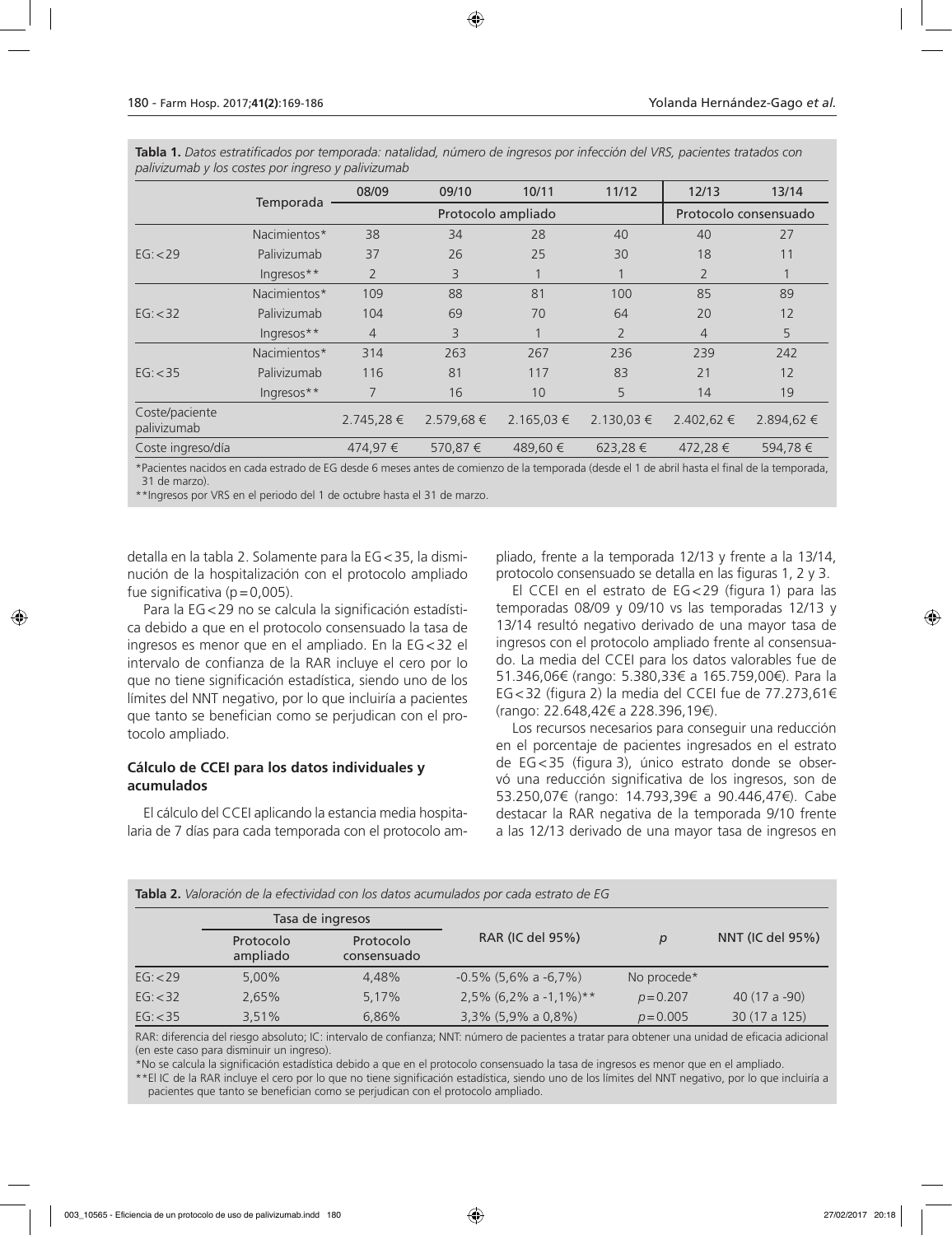la temporada con el protocolo ampliado. El CCEI para los datos acumulados para la EG<35 fue de 50.525,53€ (28.688,22€ a 211.575,65€).

Atendiendo al coste por temporada de palivizumab, al coste por ingreso y a la estancia media por paciente de 7 días, la instauración del nuevo protocolo de uso de palivizumab supuso un ahorro económico medio por cada una de las 6 temporadas del estudio de 169.911,51€.

# **Cálculo del umbral de eficiencia**

En base a los costes y efectividad reseñados se ha realizado una simulación para calcular cuál debería ser la tasa de ingreso o el coste del medicamento por paciente para considerar el protocolo ampliado coste-efectivo; considerando el umbral de eficiencia en 30.000€. La mediana del coste de palivizumab por paciente considerado coste-efectivo sería de 1.206,67€; estos costes están calculados para el máximo aprovechamiento del vial. La mediana de la tasa de hospitalización estimada coste-efectiva calculada sería de 9,21%.

# **Análisis de los factores de riesgo y gravedad de los pacientes hospitalizados con el protocolo consensuado**

A continuación se detallan los datos recopilados de forma prospectiva de los pacientes ingresados por bronquiolitis por VRS en las temporadas 12/13 y 13/14 (el dato entre paréntesis corresponde a la temporada 13/14). El número de ingresos por VRS fue 167 (153) pacientes. La mediana de edad al ingreso en meses fue de 2(0,2–20,1) [2(0,5-18,1)] correspondiendo el 63,47% (63,40 %) de los ingresos a niños menores de 3 meses; tabla 3. En cuanto a la distribución por sexo un 58% (50,33%) fueron varones. La media del peso en gramos de los pacientes fue de 2.99ºg±752 (2.93ºg±930). La media de la EG en semanas fue  $38 \pm 3.00$  (38.37 $\pm$ 2.88), donde un 91,62% (87,58%) de los pacientes presentó una EG>35 semanas; en la tabla 4 se describe el número de pacientes en función de su EG.

El 10 (5,99%) [11 (7,19%)] cumplían criterios de profilaxis según el protocolo ampliado. Ninguno de los pa-



**Figura 1.** *Comparativa entre temporadas para el estrato de* **EG<29:** *efectividad y cociente coste efectividad incremental.*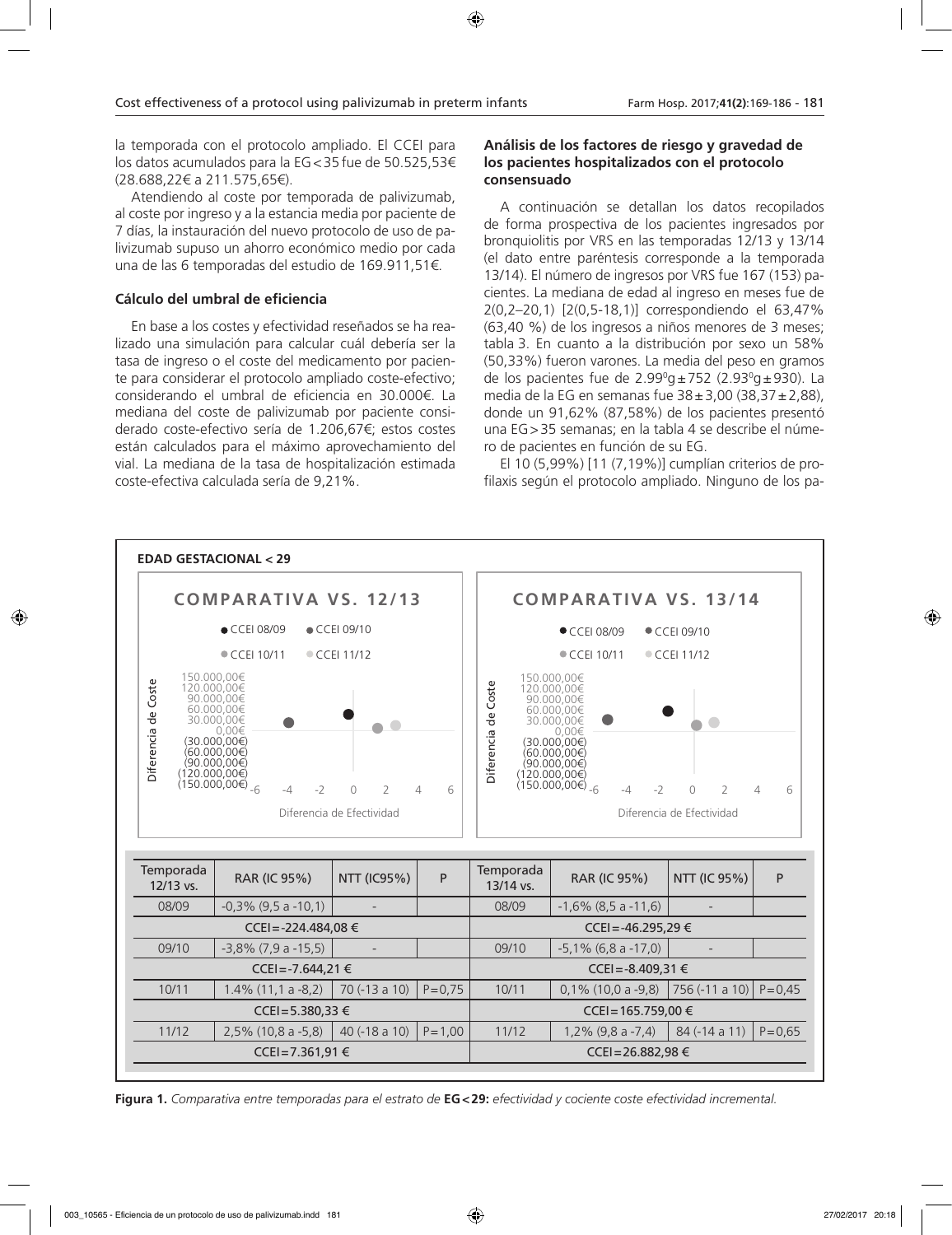

**Figura 2.** *Comparativa entre temporadas para el estrato de* **EG<32:** *efectividad y cociente coste efectividad incremental.*

cientes ingresados presentó displasia broncopulmonar (DBP). No se registró ningún éxitus.

Durante la temporada 13/14 necesitaron oxígeno un 52,28%, con una media en días de 3,63  $(\pm 1, 9)$ , ninguno precisó ventilación mecánica. La estancia media en días en la Unidad de Hospitalización fue de 7,12 (±3,61); ingresaron en UCI 6 pacientes (3,9%) con una mediana de 5 días (2-24).

Según factores de riesgo ambientales se identificó que el 67,77% no recibía lactancia materna**;** el 46,67% estaba expuesto al tabaco; el 30,76% vivía bajo condiciones de hacinamiento; el 64,71% de los padres presentaban nivel educativo bajo y 6,62% superiores; el 33,33% presentaban historia familiar de atopia; el 31,53% convivía con animales y el 58,99% tenía hermanos en edad escolar.

# **Discusión**

Del análisis de los datos del estudio, tanto acumulados (tabla 2) como pormenorizados (figuras 1, 2 y 3), podemos afirmar que no se ha podido demostrar de forma concluyente una mayor efectividad del protocolo ampliado frente al consensuado en prematuros<32 semanas de EG.

No obstante, al analizar los datos acumulados en prematuros<35 semanas de EG si se ha constatado una una disminución significativa de la hospitalización con el protocolo ampliado. En el análisis individual de los datos solo se objetivó una disminución de la hospitalización en prematuros<35 semanas de EG cuando se compara la temporada 08/09 frente a la 12/13 y la 13/14; siendo este resultado esperable ya que el protocolo consensuado no abarca la profilaxis en este grupo de prematuros sin patología asociada.

Sin embargo, esa efectividad lleva asociada una NNT del orden de 30 y un CCEI incremental de 50.525,53€ para conseguir una unidad de eficacia adicional para los datos acumulados y para los datos individuales por temporada de 67.489,68€ (12/13 versus 08/09) y 40.548,90€ (13/14 versus 08/09). Aunque en nuestro país no existe un umbral de eficiencia sobre lo que resul-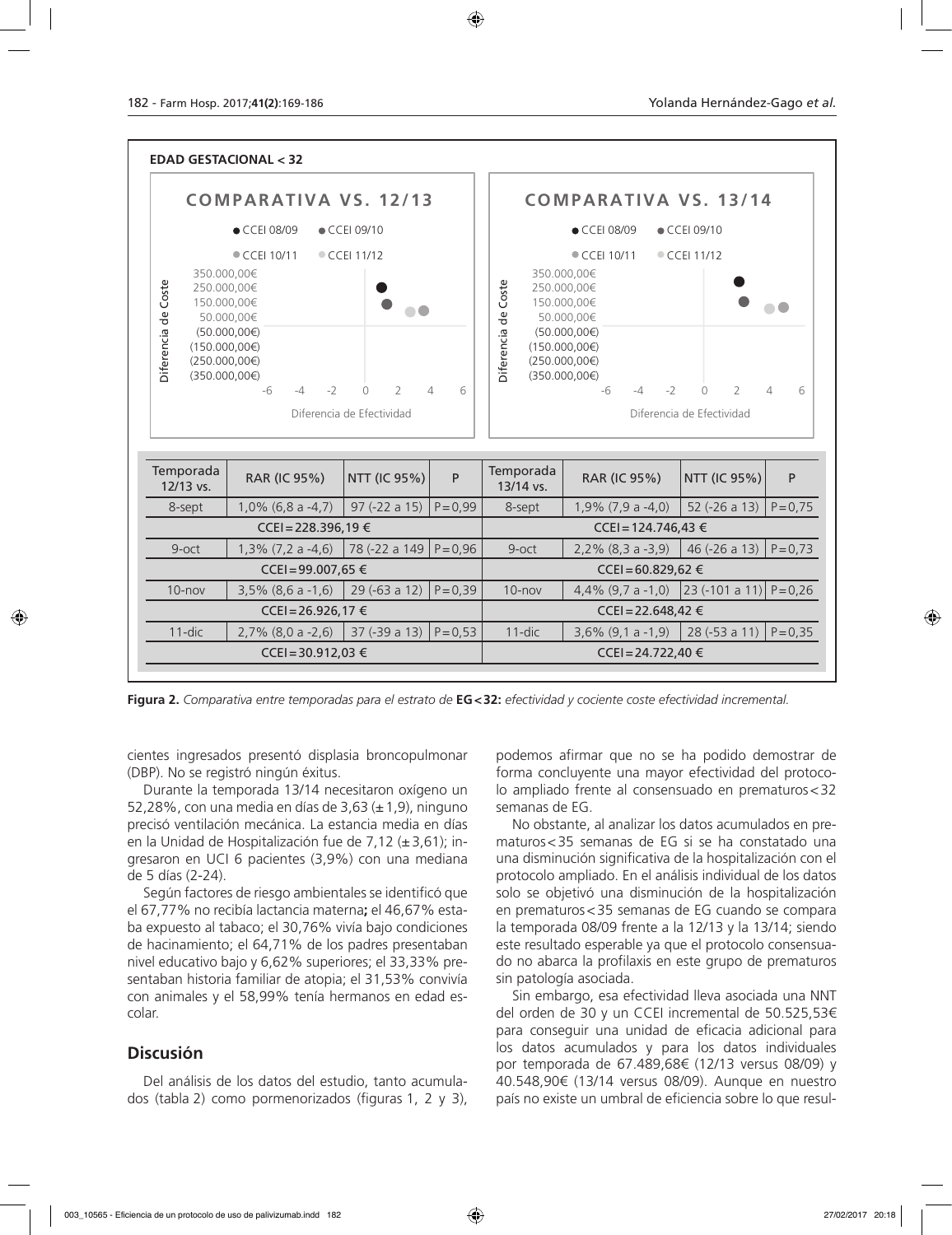

**Figura 3.** *Comparativa entre temporadas para el estrato de* **EG<35:** *efectividad y cociente coste efectividad incremental.*

taría económicamente aceptable, estos resultados son excesivos para la mayoría de los supuestos clínicos reseñados.

Cabe señalar el mayor índice de ingresos encontrado con el protocolo ampliado en los datos acumulados para la EG<29 y cuando comparamos individualmente las temporadas, este mayor índice se observa en la temporada 09/10. Esto puede deberse a que trabajamos con un número de ingresos por VRS muy pequeño en gran prematuros y a que la temporada 09/10 haya sido el resultado de una estación con mayor virulencia. Lo expuesto nos hace reflexionar sobre la necesidad de prolongar el estudio en el tiempo para minimizar las limitaciones antes descritas.

Debemos destacar los sesgos que se puedan derivar de que los datos de la etapa con el protocolo ampliado fueron retrospectivos y con el protocolo consensuado prospectivos, por lo que cabría esperar una tasa real de ingresos mayor a la descrita en las temporadas con el protocolo ampliado. Por otro lado, solamente se han contemplado los niños prematuros nacidos en nuestro

hospital, por lo que este dato puede estar infravalorado al no tener en cuenta los nacidos en otros centros sanitarios.

Nuestros resultados son compatibles con otros estudios coste efectividad, como el realizado por la Agencia de Valoración de Tecnologías de la Salud Británica de 2011, que llevó a cabo una revisión sistemática de la

|         |  | Tabla 3. Distribución de ingresos por VRS por edad al |
|---------|--|-------------------------------------------------------|
| ingreso |  |                                                       |

| Rangos de       | Temporada 12/13 | Temporada 13/14 |  |  |
|-----------------|-----------------|-----------------|--|--|
| edad            | N° ingresos (%) | N° ingresos (%) |  |  |
| $0 - 1$ mes     | 38 (22,75)      | 31 (20,26)      |  |  |
| $1 - < 3$ meses | 68 (40,72)      | 66 (43,14)      |  |  |
| $3 - 6$ meses   | 37 (22.16)      | 29 (18,96)      |  |  |
| $6 - 1$ año     | 20 (11,98)      | 23(15,03)       |  |  |
| $>1$ año        | 4(2,39)         | 4(2,61)         |  |  |
|                 |                 |                 |  |  |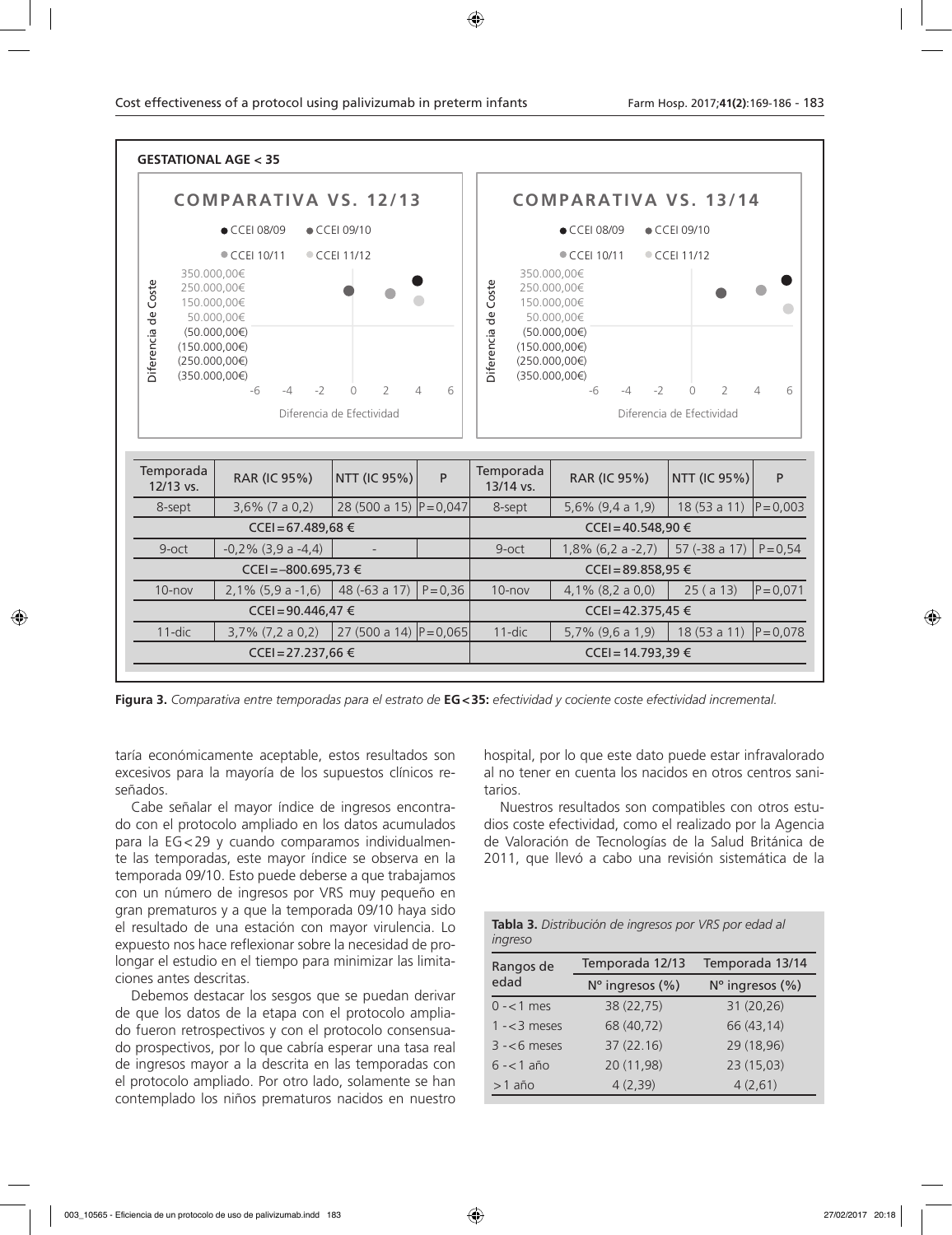| Tabla 4. Distribución de ingresos por VRS por EG |                 |                          |  |  |  |
|--------------------------------------------------|-----------------|--------------------------|--|--|--|
| Rangos de                                        | Temporada 12/13 | Temporada 13/14          |  |  |  |
| EG (semanas)                                     | N° ingresos (%) | $N^{\circ}$ ingresos (%) |  |  |  |
| $\leq$ 28 + 6 días                               | 2(1,20)         | 1(0,65)                  |  |  |  |
| $29 - 31 + 6$ días                               | 2(1,20)         | 4(2.61)                  |  |  |  |
| $32 - 34 + 6$ días                               | 10 (5,99)       | 14(9,15)                 |  |  |  |
| >35                                              | 153 (91,61)     | 134 (87,59)              |  |  |  |

evidencia científica para valorar el coste efectividad de palivizumab para la inmunoprofilaxis de la bronquiolitis del VRS. Incluyeron 13 estudios y realizaron un análisis por subgrupos con 256 combinaciones diferentes de factores de riesgo, llegando a la conclusión de que la profilaxis con palivizumab sólo sería coste-efectiva en ciertos subgrupos de pacientes que presenten DBP o cardiopatía congénita con una determinada EG o edad al inicio de la temporada14.

Otro estudio establece que la profilaxis sólo es efectiva en los prematuros con EPC y en los meses de alto riesgo de infección, de noviembre a enero, ascendiendo el coste por ingreso evitado en febrero y marzo a 47.145€ y 105.120€ respectivamente<sup>15,16</sup>.

Un estudio reciente obtiene unos costes incrementales superiores a los nuestros -coste incremental para evitar un ingreso por bronquiolitis de 202.635\$- debido, principalmente, a costes más elevados del medicamento.<sup>1</sup>

No obstante, podemos encontrar en la literatura estudios farmacoeconómicos con un balance coste efectividad o utilidad muy favorable al uso de palivizumab, que como ya hemos apuntado, se debe a las diferentes asunciones realizadas, siendo una de las principales la reducción de la mortalidad, además del sesgo encontrado por el financiador8,11-13.

Así el estudio realizado en nuestro país en prematuros de EG de 32-35 semanas y dos o más factores de riesgo estimó el coste del año de vida ganado ajustado por calidad (AVAC) en 13.849 € con la perspectiva del Sistema Nacional de Salud y en 4.605 € con la perspectiva social<sup>8</sup>. Otros estudios realizados en Austria, Holanda y el Reino Unido obtienen unos coste del AVAC del orden de 20.704€ (prematuros≤35 semanas de EG), 18.563€ (prematuros entre 32-35 semanas de EG) y 14.883€ (prematuros≤35 semanas de EG) respectivamente. El diseño de estos estudios son modelos analíticos de decisión donde se realizan diferentes asunciones, entre ellas, una reducción relevante de la mortalidad11-13.

Debemos destacar que el coste calculado de palivizumab por paciente coste-efectivo para un umbral de gasto de 30.000€ sería menos de la mitad del coste real de nuestros datos por paciente y temporada. Respecto a la tasa de ingresos debería ser alrededor del 10%; este dato es incluso menor al publicado por otros autores que establecen que la inmunoprofilaxis con palivizumab solamente es coste-efectiva en pacientes de 23-36 semanas de EG, con 28 días de oxigenoterapia y dados de alta en los meses de septiembre a noviembre, periodo en el que el riesgo de hospitalización lo han establecido entre el 11-24,6%18-19.

Respecto del análisis pormenorizado de los niños que ingresaron en las temporadas 12/13 y 13/14, debemos tener en cuenta que son niños de corta de edad, con una mayor prevalencia de menores de 3 meses y que, respecto a la EG, un 90% son neonatos a término que no pertenecen a una población de alto riesgo, por lo que no podemos dejar de cuestionarnos la necesidad de la inmunoprofilaxis indiscriminada a todos los niños prematuros. Estos datos son acordes con los recogidos en diversas publicaciones donde se ponen de manifiesto los factores de riesgo asociados a la bronquiolitis aguda, como son tener hermanos en edad escolar, residencia rural, padres fumadores, escasa formación académica de los progenitores, ausencia de lactancia materna e historia familiar de alergia 20,21.

Las actuales recomendaciones de la Academia Americana de Pediatría (AAP) sobre la inmunoprofilaxis con palivizumab incluyen a prematuros de EG <29 y de edad inferior a 12 meses al inicio de la temporada VRS. Para la EG >29 el uso de palivizumab debe venir determinado por la existencia de algún factor de riesgo asociado como EPC (necesidad de oxígeno al menos durante 28 días desde el nacimiento); destacando asimismo entre estas recomendaciones la importancia de las medidas higiénico-sanitarias. Estas recomendaciones son similares a las establecidas por la Academia Canadiense, que en el grupo de EG <29 acota la inmunoprofilaxis a pacientes con menos de 6 meses al inicio de la temporada y la clasifica como razonable pero no esencial cuando no tienen una patología asociada como EPC. Para pacientes de>29 semanas de EG su uso no se recomienda si no tienen una enfermedad asociada, debido a la baja incidencia de hospitalización. Al igual que la AAP incide en las estrategias de educación sanitaria22-24.

Las últimas directrices sobre inmunización frente al VRS recogidas en el Green Book de 2015 del Reino Unido continúan incluyendo a pacientes prematuros sólo si presentan EPC, delimitando su coste-efectividad en base a la edad cronológica y EG<sup>25</sup>.

La Sociedad Española de Neonatología no ha realizado ningún cambio en las directrices de uso de palivizumab en los prematuros de EG<29 en el primer año de vida y para su segunda estación solamente si son<9 meses. Para el grupo de 29-32 semanas de EG recomienda su uso si la edad al inicio de la estación es<de 6 meses y para la EG de 32-35 si tienen presentes dos factores de riesgo mayores<sup>26</sup>.

El protocolo adoptado por consenso en nuestro hospital no ha supuesto un aumento significativo en las tasas de hospitalización en los pacientes prematu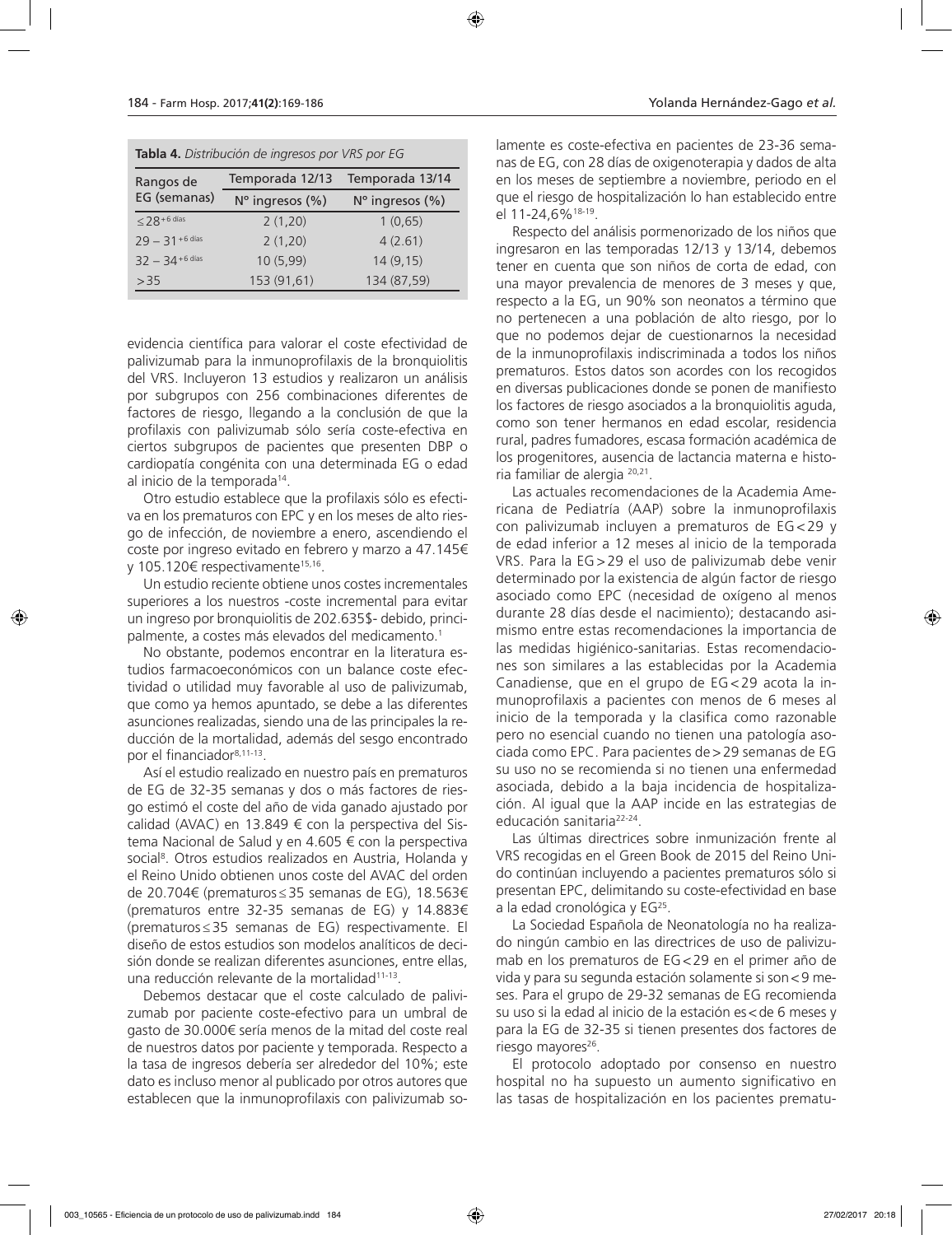ros<32 semanas de EG; en aquellos prematuros>de 35 semanas de EG se ha observado una mayor tasa de hospitalización sin que se haya podido demostrar una mayor eficiencia del protocolo ampliado frente al consensuado.

La infección por VRS se asoció con una sustancial morbilidad en nuestro medio, sin embargo la mayor parte de los pacientes ingresados en las temporadas con el protocolo consensuado no presentaban ciertos condicionantes médicos como EPC o prematuridad, sino otros factores de riesgo ambientales y sociales ya descritos, así como una corta edad postnatal al comienzo de la estación del VRS.

Las estrategias de prevención de la infección por el VRS deben ir más allá de la profilaxis con palivizumab y centrarse en programas de educación dirigidos a los padres o cuidadores, realizados desde los centros hospitalarios al alta del paciente, con independencia de su pertenencia a un grupo de riesgo.

# **Anexos**

# **Anexo 1: protocolo ampliado para las temporadas 2008/2009 a 2011/2012.**

- *1. Pacientes pretérmino*
- 1.1 Edad gestacional ≤ de 28 semanas y 6 días y con ≤ 12 meses al inicio de la temporada o dados de alta durante la misma.
- 1.2 Edad gestacional entre 29-31 semanas y 6 días y con ≤ 6 meses al inicio de la temporada o dados de alta durante la misma.
- 1.3 Edad gestacional entre 32 y 34 semanas y 6 días, con menos de 3 meses al inicio de la temporada epidémica y que cumpla al menos uno de los criterios siguientes:
	- − Asistir a guardería.
	- − Tener algún hermano u otro niño menor de 5 años que conviva en el mismo domicilio.

Estos niños recibirán inmunoprofilaxis mensual hasta cumplir 90 días de vida o finalice la epidemia (lo que ocurra antes). Se administrarán un máximo de tres dosis según el mes de nacimiento (los nacidos en Julio y Febrero, una dosis; los nacidos en Agosto y Enero dos dosis y los nacidos en Septiembre, Octubre, Noviembre y Diciembre tres dosis).

# *2. Paciente con enfermedad pulmonar crónica.*

2.1 Niños menores de 2 años con displasia broncopulmonar que han requerido tratamiento (suplementos de oxígeno, broncodilatadores, diuréticos o corticoides) en los 6 meses anteriores al inicio de la estación del VRS o que son dados de alta durante la misma.

# **Anexo 2: protocolo consensuado para las temporadas 2012/2013 y 2013/20014.**

#### *1.-Pacientes prematuros y enfermedad pulmonar*

1.1 Pacientes prematuros menores de 9 meses de edad al inicio de la temporada epidémica del virus respiratorio sincitial, con enfermedad pulmonar crónica que hayan necesitado oxígeno durante, **al menos 28 días de tratamiento desde el nacimiento.** (Especifiquen diagnóstico y edad gestacional en semanas).

# **Referencias**

- 1. Watts KD, Goodman DM. Wheezing, bronchiolitis, and bronchitis. En: Kliegman RM, Stanton BF, St. Geme JW, Schor NF, Behrman RE, editores. Nelson Textbook of pediatrics. 19 ed. Philadelphia: Elsevier; 2011. p. 1456-59.
- 2. Carbonell-Estrany X, Figueras-Aloy J. Prevención de la infección por virus respiratorio sincitial. En: Protocolos de Neonatología. [monografía en Internet]. Madrid: Asociación Española de Pediatría; 2008 [acceso 2013] Disponible en: http://www.aeped.es/ documentos/protocolos-neonatologia.
- 3. Barr F, Graham B. Respiratory syncytial virus infection: Clinical features and diagnosis. In: UpToDate, Basow, DS (Ed), UpToDate, Waltham, MA, 2013.
- 4. Crowe JE. Respiratory Syncytial virus. En: Kliegman RM, Stanton BF, St. Geme JW, Schor NF, Behrman RE, editores. Nelson Textbook of pediatrics. 19 ed. Philadelphia: Elsevier; 2011. p. 1126- 29.
- 5. The IMpact-RSV Study Group. Palivizumab, a humanized respiratory syncytial virus monoclonal antibody, reduces hospitalization from respiratory syncytial virus infection in high-risk infants. Pediatrics 1998; 102: 531-7.
- 6. Pedraz C, Carbonell-Estrany X, Figueras Aloy J , Quero J. and de Iris Study Group. Effect of palivizumab prophylaxis in decreasing respiratory syncytial virus hospitalizations in premature infants. Pediatr Infect Dis J. 2003; 22: 823–7.
- 7. Hervás D, Reina J, Yañez A, del Valle JM, Figuerola J, Hervás JA. Epidemiology of hospitalization for acute bronchiolitis in children: differences between RSV and non-RSV Bronchiolitis. Eur J Clin Microbiol Infect Dis. 2012; 31:1975–81.
- 8. Lázaro y de Mercado P, Figueras J, Doménech E, Echániz I, Closa R, Wood MA et al. La eficiencia (coste-efectividad) de palivizumab como profilaxis para la infección por virus respiratorio sincitial de 32-35 semanas en España. An Pediatr. 2006; 65(4): 316-24.
- 9. Smart KA, Lanctôt KL, Paes BA. The cost effectiveness of palivizumab: a systematic review of the evidence. J Med Econ. 2010; 13(3): 453-63.
- 10. Hampp C, Kauf TL, Saidi AS, Winterstein AG. Cost-effectiveness of Respiratory Syncytial Virus Prophylaxis in Various Indications. Arch Pediatr Adolesc Med 2011; 165(6):498-505.
- 11. Resch B, Gusenleitner W, Nuijten M, Lebmeier M, and Wittenberg W. Cost-Effectiveness of Palivizumab Against Respiratory Syncytial Viral Infection in High-Risk Children in Austria. Clin Ther. 2008; 30: 749-60.
- 12. Nuijten M, Lebmeier M, Wittenberg W. Cost effectiveness of palivizumab for RSV prevention in high-risk children in the Netherlands. Journal of Medical Economics 2009; 12(4): 291–300.
- 13. Nuijten M, Lebmeier M, Wittenberg W. Cost Effectiveness of Palivizumab for Respiratory Syncytial Virus Prophylaxis in High-Risk Children A UK Analysis. Pharmacoeconomics 2007; 25 (1): 55- 71.